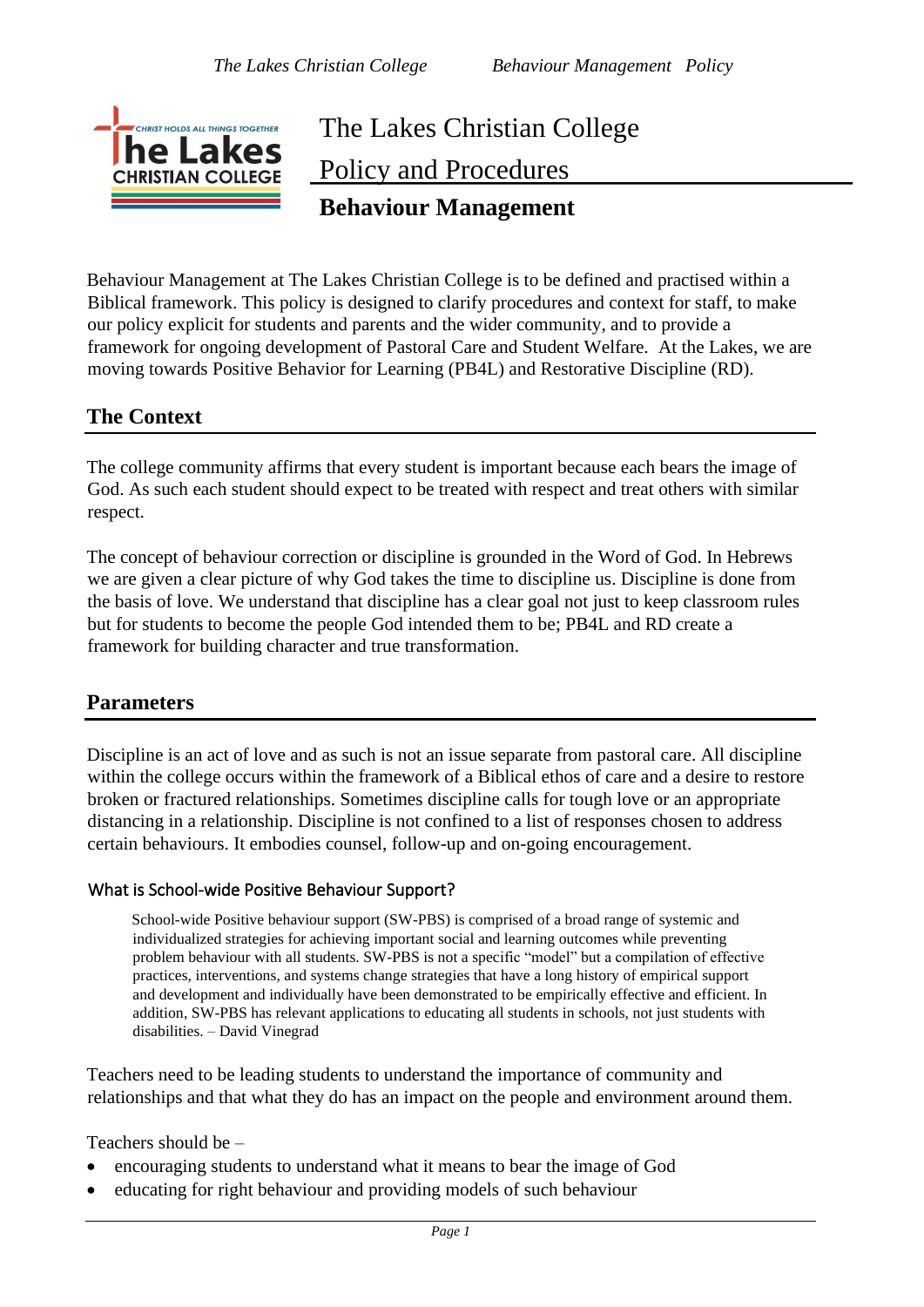- encouraging students to be responsible for their actions
- motivating students toward right living and helping shape their attitudes
- building both Christian values and respect.
- seeking to establish connection with the students to demonstrate your interest in them and commitment to them

## **A Positive School Culture**

An acceptable school culture is one in which all community members demonstrate:

- CARE.
- RESPECT
- RESPONSIBILITY
- RESILIENCE

## **Corporal Punishment**

Corporal punishment is not permitted under State legislation, and no form of Corporal punishment will be countenanced at The Lakes Christian College.

The College does not explicitly or implicitly sanction the administering of corporal punishment by non-school persons, including parents, to enforce discipline at the school.

## **Procedural Fairness**

In all our dealings with parents and students in our community we aim to cover our moral, spiritual and legal responsibilities. **Procedural fairness** in matters of discipline involves the following legal obligations towards a person against whom an allegation has been made:

The right to:

- know the allegations related to a specific matter and any other information which will be taken into account in considering the matter
- know the process by which the matter will be considered
- has an opportunity to respond to the allegations
- has an opportunity to have a support person present
- know how to seek a review of the decision made in response to the allegations.

In addition, the investigation must be impartial and without bias by those making both the allegation and the decision.

The school's Discipline Policy and Grievance policy are readily available on the school website to parents and caregivers.

When serious discipline matters (i.e. suspension or exclusion) are discussed it is our practice to:

- Initial investigations are generally carried out by the Principal or Head of School.
- inform parents via Phone, email and / or letter
- clarify any allegations and to give the students and parents/caregivers the opportunity to speak.
- A brief summary is taken, in writing and kept in the student's files and on Edumate.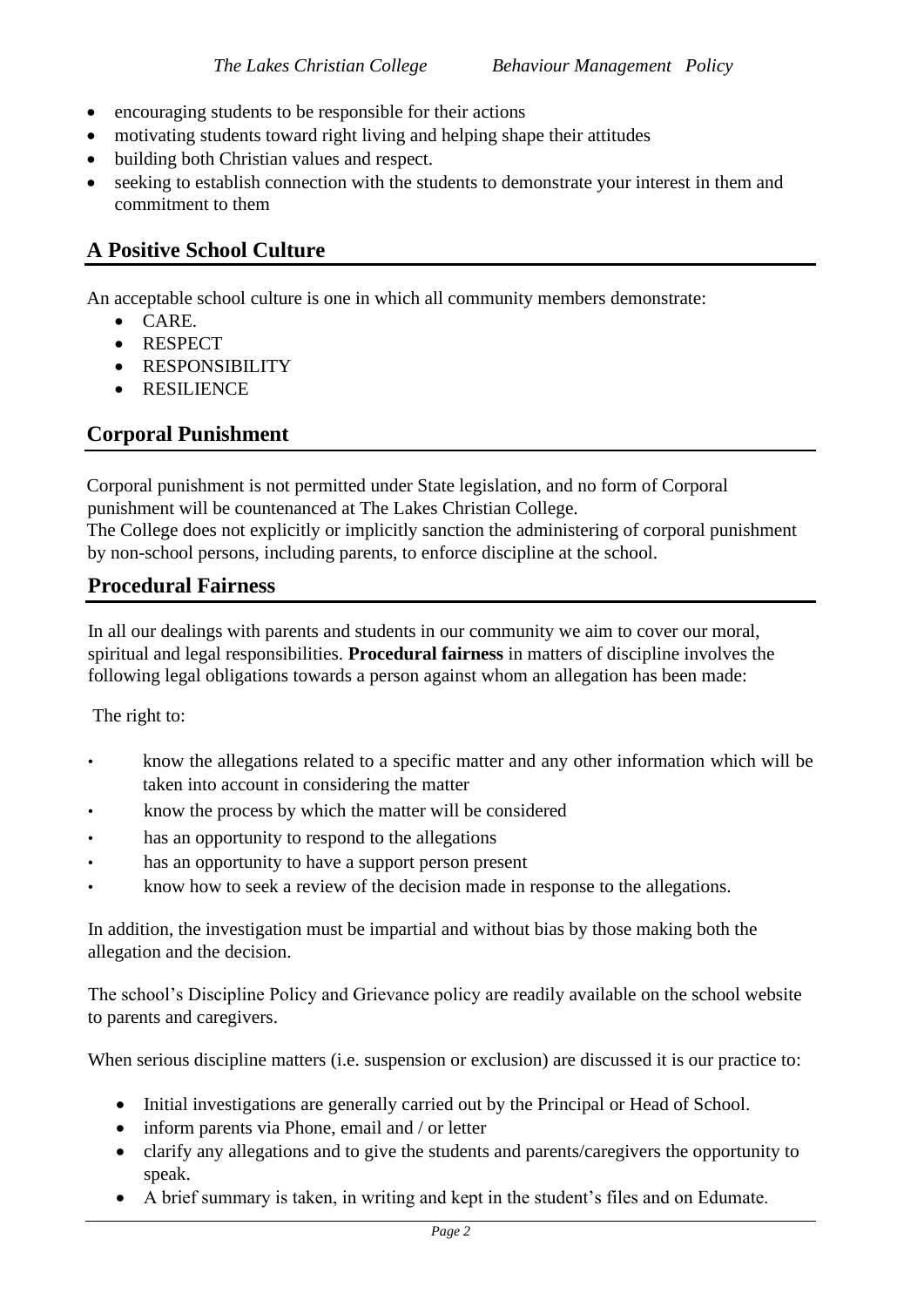They would then consult with the Principal, who would make the final disciplinary decision after the meeting and discussion with the parents.

In cases of expulsion from the school, the Head of School and Principal would confer, then the decision would be made by the School Board. In cases involving sexual assault or any matter coming under the *Child Protection Act*, a trained investigator would be used.

Where a student has failed to respond to lesser forms of discipline or is guilty of a very serious offence the Principal may resolve to expel a student or request the voluntary withdrawal of the student by the parent.

If the Principal believes that this is an appropriate course of action, he/she will contact the parents and request them to come to the college for a meeting at which the action will be declared. The Principal will notify the Board of the intended action, and a member of the Board will seek to be present at the interview. The Principal is expected to review such matters with the Board under normal circumstances.

Procedural fairness should also ensure the right to an unbiased decision through:

- impartiality in the investigation and decision making
- absence of any bias by a decision maker

## **Procedural Guidelines**

## *Teachers should -*

- 1. Keep an on-going record of any incidents relating to unacceptable student behaviours that require specific management strategies.
- 2. Use the recommended Student Interview Process when responding to unacceptable behaviour and seek the support or assistance of the Head of School or Principal when experiencing difficulty.
- 3. Seek to use encouragement and praise with integrity for building and modelling positive relationships
- 4. Give notification to the Head of School and Principal of incidents that
	- a) have been the subject of previous discipline
	- b) are significant, deliberate or negative actions
	- c) are unresolved at the class level
	- d) are of a complex, serious or extreme nature
	- e) are issues or matters related to behaviour outside of the classroom

Teachers are called upon to draw from a wide range of consequences or sanctions as part of the behaviour correction process. Such responses should always be exercised in the context of the college's commitment to the pastoral care of students. These options should be used both consistently and in a manner appropriate to the misdemeanour.

5. The maintenance of records relating to behaviour management is similar in Primary and High School using Yellow, Orange and Red slips for identifying incorrect behaviour. These are to be recorded on Edumate.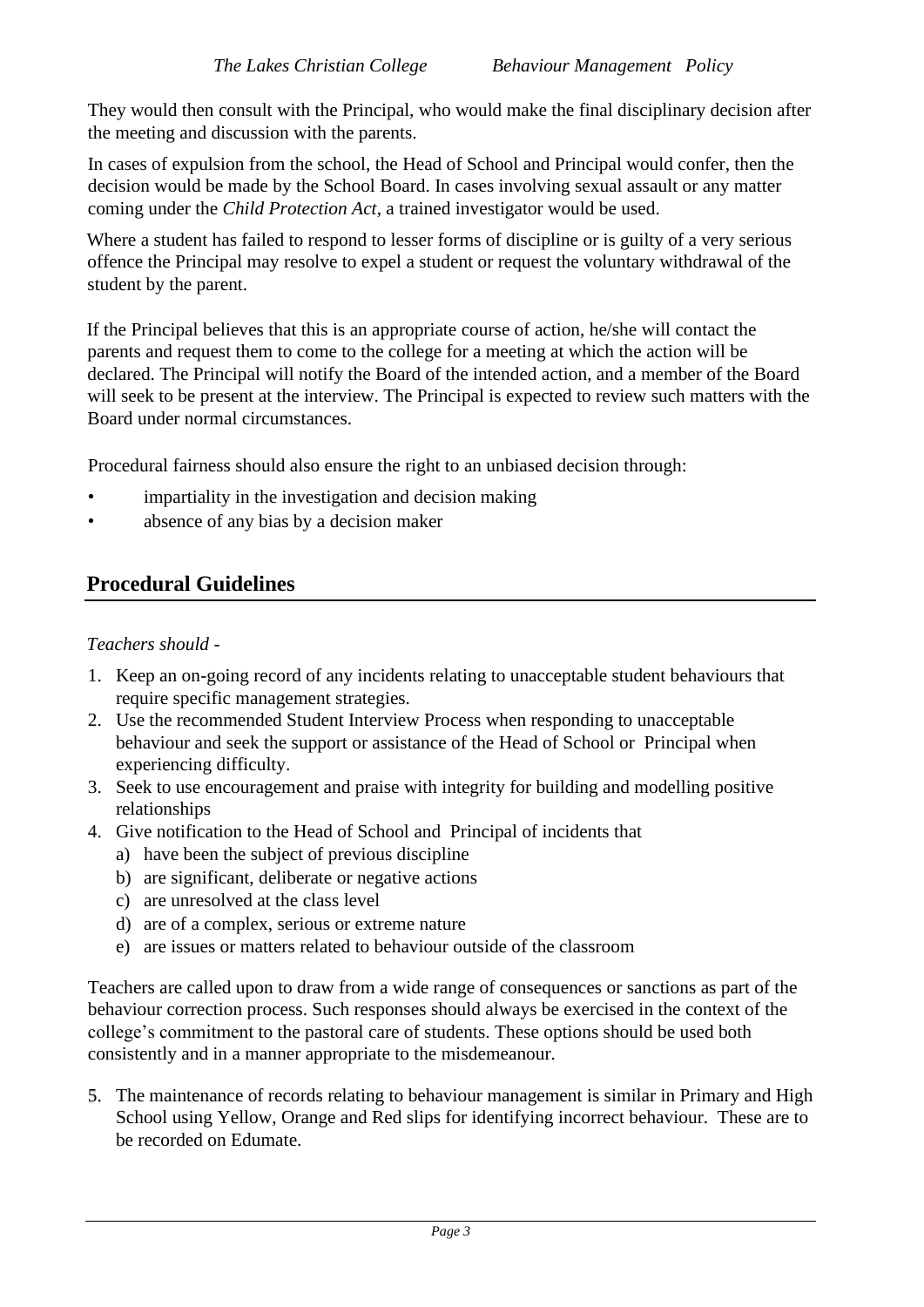## **Introduction to Procedures**

## **Response to Behaviour**

## *Classroom Management Plan*

Establish an agreed Classroom Management Plan, which reflects the whole school expectations. When a student exhibits low-level and infrequent problem behaviour, staff may use the following strategies:

- rule reminder
- redirection to learning
- giving choice
- follow through

## *Yellow Teacher Response*

When a student exhibits repeated low-level and frequent problem behaviour, staff may use the following strategies:

- Time out within sight, Logical consequences,
- Communication with parent/ diary entry

## *Orange – Buddy Class*

If a student persistently chooses not to correct their behaviour to meet the classroom expectations, the student is referred to their Buddy Class (with work tasks), for a maximum of 20 minutes. The teacher arranges for the return of the student to their classroom and records the incident on the database. Student completes the slip reflection and time must be taken with the student to reflect on behavior that caused removal. Refusal to attend the buddy class will result in an immediate referral to leadership.

## *Red – Leadership Referral*

To make a Leadership Referral, the teacher must contact leadership before referring the student and explain the situation. Leadership will be the Head of School (Junior or Upper Primary or Senior School). If not available, contact Office

- Teacher completes Redslip and Edumate entry
- Leadership discussion with student, for successful return to class
- After calming time, Leadership returns student to class
- Possible Reflection Activity or Restorative Conversation

## *Behaviour Support Services referral*

If a teacher determines that a student requires targeted or intensive support, a referral is made to the Leadership Team, where the appropriate support is considered given the unique circumstances of the individual. This may include Yellow behavior management cards. A student found to consistently challenge school behaviour expectations may require individual classroom management strategies. These interventions are supported by Administration and may include:

- Environmental adjustments
- Curriculum modification
- Behaviour contract (behavior management card)
- Individual reinforcement schedules
- Communication book/card
- Parent/Carer communication
- development of a Behaviour Support Plan
- Specific individualised support as deemed necessary by behaviour team
- play time work completion (Primary 20mins max)
- relocate in class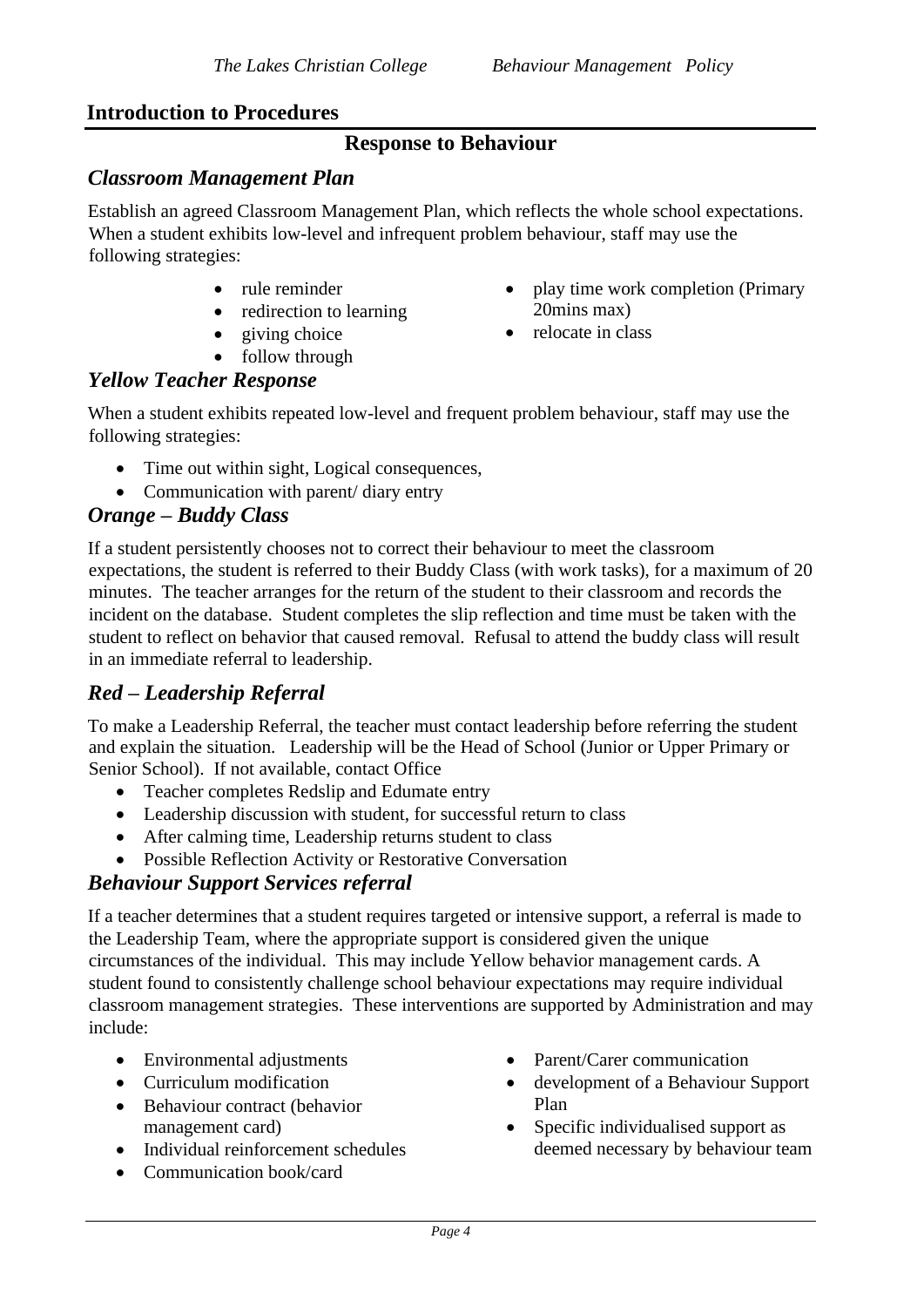

Page 5 you…", Non-verbal: smiles,thumbs Rewards Day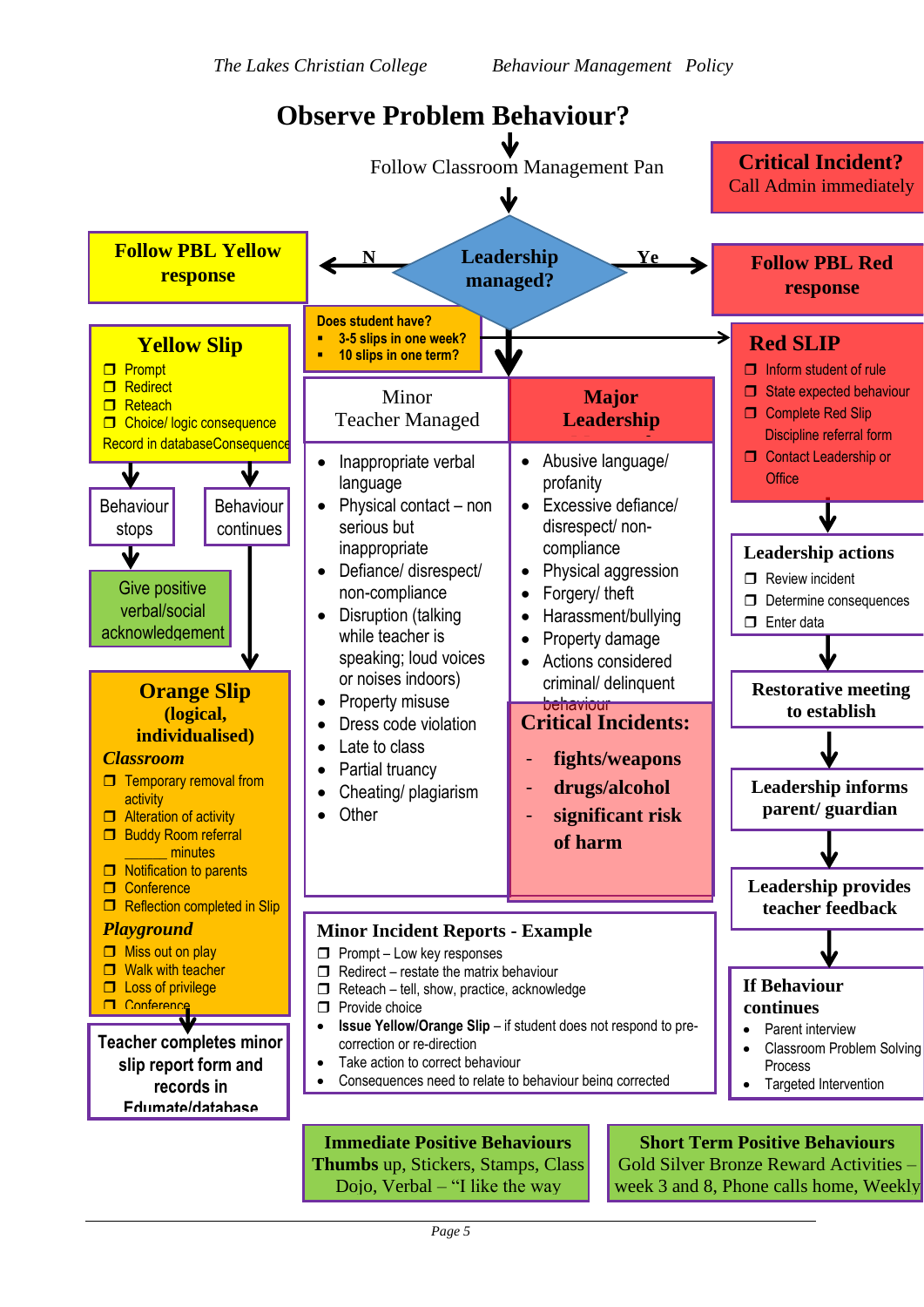#### **Sequence of Interventions in response to problem behaviour:**

#### *Stage 1 – Teacher response*

Each classroom has an agreed Classroom Management Plan, which reflects the whole school expectations.

When a student exhibits low-level and infrequent problem behaviour, staff may use the following strategies:

- rule reminder
- redirection to learning
- giving choice
- follow through
- play time work completion (20mins max)

## *Stage 2 – Buddy Class*

If a student persistently chooses not to correct their behaviour to meet the classroom expectations, the student is referred to their Buddy Class (with work tasks), for a maximum of 20 minutes. The teacher arranges for the return of the student to their classroom and records the incident on Edumate. Refusal to attend the buddy class will result in an immediate referral to administration. Two visits to a buddy class in a session may also result in a referral to Administration.

#### *Stage 3 – Administration Referral*

- To make an Administration Referral, the teacher must contact administration before referring the student and explain the situation.
	- o emergent referral phone call
	- o general referral Edumate automated referral
- Teacher completes Edumate entry
- Administration discussion with student, for successful return to class
- Time spent at the office is determined by the severity of the behaviour and the impact on others learning
- After calming time, Administration returns student to class
- Possible Reflection Activity or Restorative Conversation

#### *Stage 4 – Individual Case Management Strategies*

A student found to consistently challenge school behaviour expectations may require individual classroom management strategies. These interventions are supported by Administration and may include:

- Environmental adjustments
- Curriculum modification
- Behaviour contract
- Individual reinforcement schedules
- Communication book/card
- Parent/Carer communication
- development of a Behaviour Support Plan
- Specific individualised support as deemed necessary by behaviour team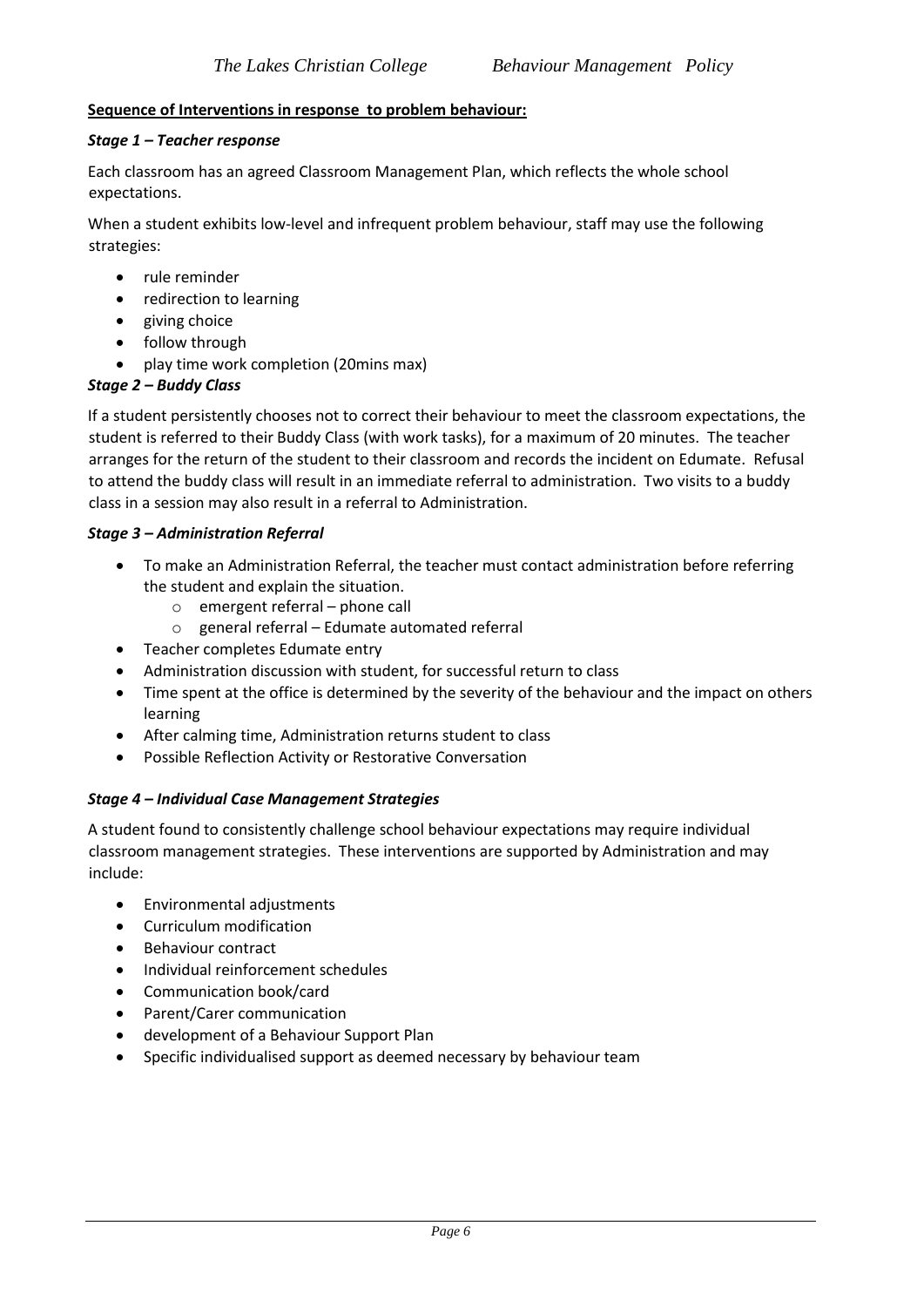## **Responsibility for unacceptable behaviours outside school**

Parents should be aware that, as the college has a duty to demonstrate some care for children enroute to and from school or a college-sponsored activity, students may be disciplined for unacceptable actions that occur

- after they have left their homes en route to school
- before they return to their homes en-route from school

Teachers should be aware of the possibility that a student may have been following a parent's instruction or have had consequences administered by their parent already. Action should not be taken until consultation has taken place.

## **Detentions**

**Detentions** may be organised by Teaching Staff to occur at recess or lunch. Executive Staff may organise detentions to occur at Lunch on Mondays, Wednesday and Friday and after school hours on Monday between 3.00 pm and 4.00 pm. These detentions are to be regarded as mandatory. Recess and Lunchtime Detention no previous advice needs to be received parents and these detentions must be written in student diaries or communication books. After School Hours detentions communication with parents must occur prior to the student attending. This is a condition of accepting enrolment and of continuing enrolment.

If parents wish to take issue with the way a disciplinary matter has been handled by the staff, they may seek to discuss the matter with the staff member. The Principal should be informed, and may proceed to review the case. *(see Appendix for details on Behaviour management)*

## **Withdrawal / Suspension / Probation / Expulsion / Exclusion**

Consequences may be applied to provide the opportunity for all students to learn, ensure the safety of staff and students, and assist students who exhibit inappropriate behaviours to accept responsibility for themselves and their actions. Consequences include those mentioned previously but also include:

**Withdrawal** is a temporary removal from class under the supervision of a teacher. Students may be withdrawn from class as a temporary measure. If a student is asked to move outside the classroom, they must remain in the teacher's sight, and this is for a brief time (for instance two minutes) until the teacher can move out to make further decisions. A student must not remain in this situation for an entire period. Students can be sent to another class under a teacher's supervision to work quietly there. A schedule of Executive staff members available to help in this way is available. A student may be referred out of class to the Principal and Principal if they are available, with a written explanation from the teacher.

**Suspension** is a temporary removal of a student from all of the classes that a student would normally attend at a school for a set period of time.

Suspension will only be used –

• where the significant application of lesser consequences has produced little or no change in behaviour and / or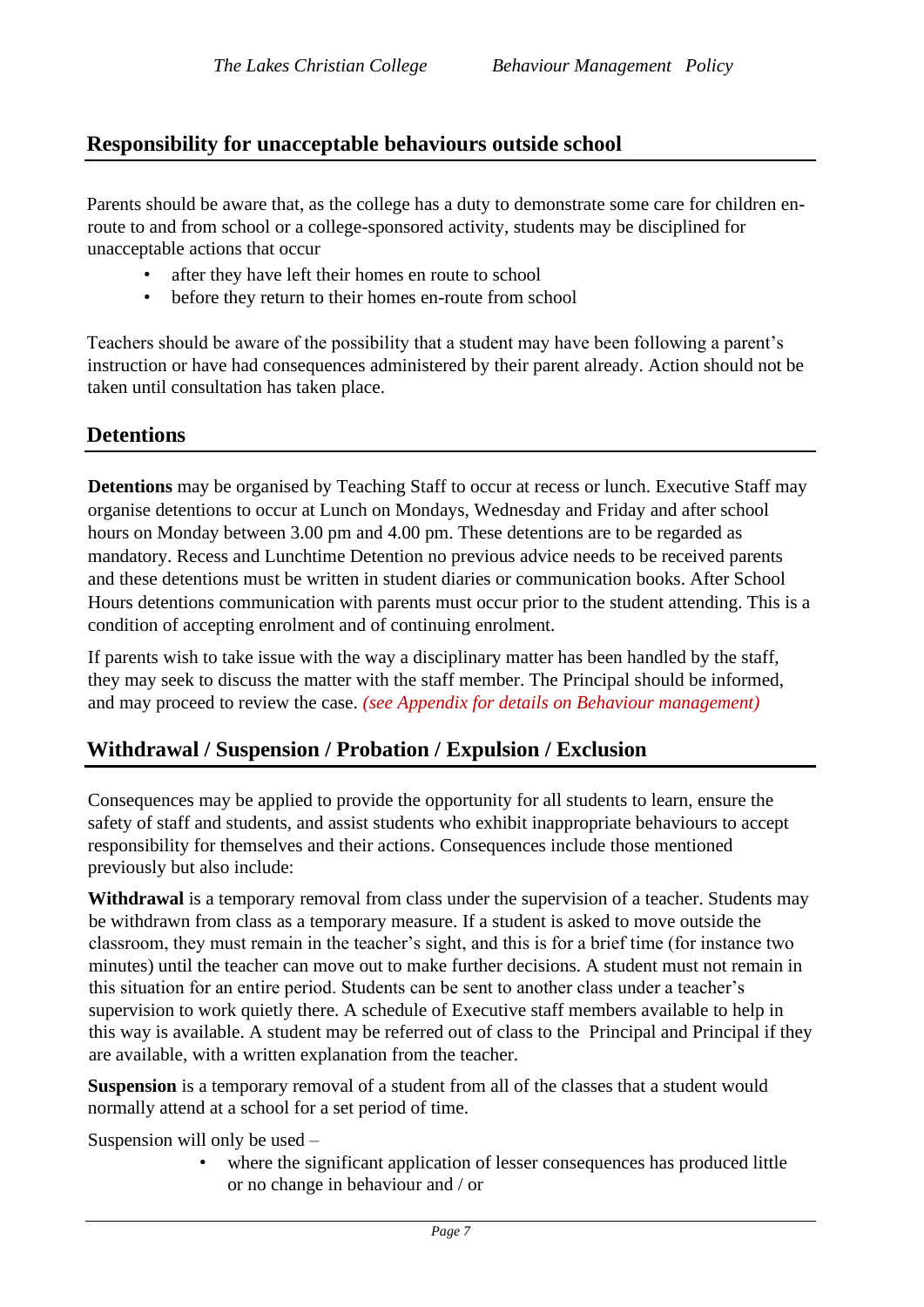where in the judgement of the Principal it is the most appropriate measure to use

At The Lakes Christian College this would normally be a 1 or 2 day in-school suspension or, in cases where the safety of other students is in question, an at home suspension.

**Probation** is a period of time when a student's overall participation and involvement in the life of the College is monitored and scrutinised by the administrating authority of the College. This has been required due to a level of continuous infractions and the student has been of GRACE and another chance to demonstrate improvement in their behaviour. The period of one Term is the usual period of Probation. Feedback and encouragement is given to student and parent during this period and toward the end an evaluation occurs involving Executive, Student and Parent. I decision is made regarding the future enrolment of the student at The Lakes Christian College.

**Expulsion** is the permanent removal of a student from one particular school. Only the School Board, on the advice of the Principal, can expel a student from The Lakes Christian College. This is an extreme action taken only after significant consultation in the College Executive and with the student, parents and any other stakeholders involved. It would normally only occur if a student had been on previous suspensions and probation period and no improvement in behaviour was seen after all the discipline and counselling options were exhausted. The student and parents would have been made aware that this was the next step in the discipline procedure and all parties would have met several times.

> \***Exclusion** is the act of preventing a student's admission to a number of schools. This form of discipline is not applicable to The Lakes Christian College.

## **Following a suspension**

The student and a parent/guardian will be required to meet with the class teacher, the Head of Primary, Head of High School, Principal, Principal, or a combination of these people, to discuss return to class.

Return to Class meetings may address expectations of the School for behaviour, a statement of future consequences for repeated behaviours, behavioural contracts or agreements and timeframes for reviews of behaviour and achievement. Return to Class meetings are not intended to be punitive but rather to communicate goals and support strategies for the future.

## **Appeals**

The action of expulsion or request of voluntary withdrawal of a student **may not** be appealed at College level. However, if there are special concerns about *the process*, appeal may be made. If the parents have cause to challenge *the process used by the staff in reaching the decision*, the parents may appeal that process in writing to the Board.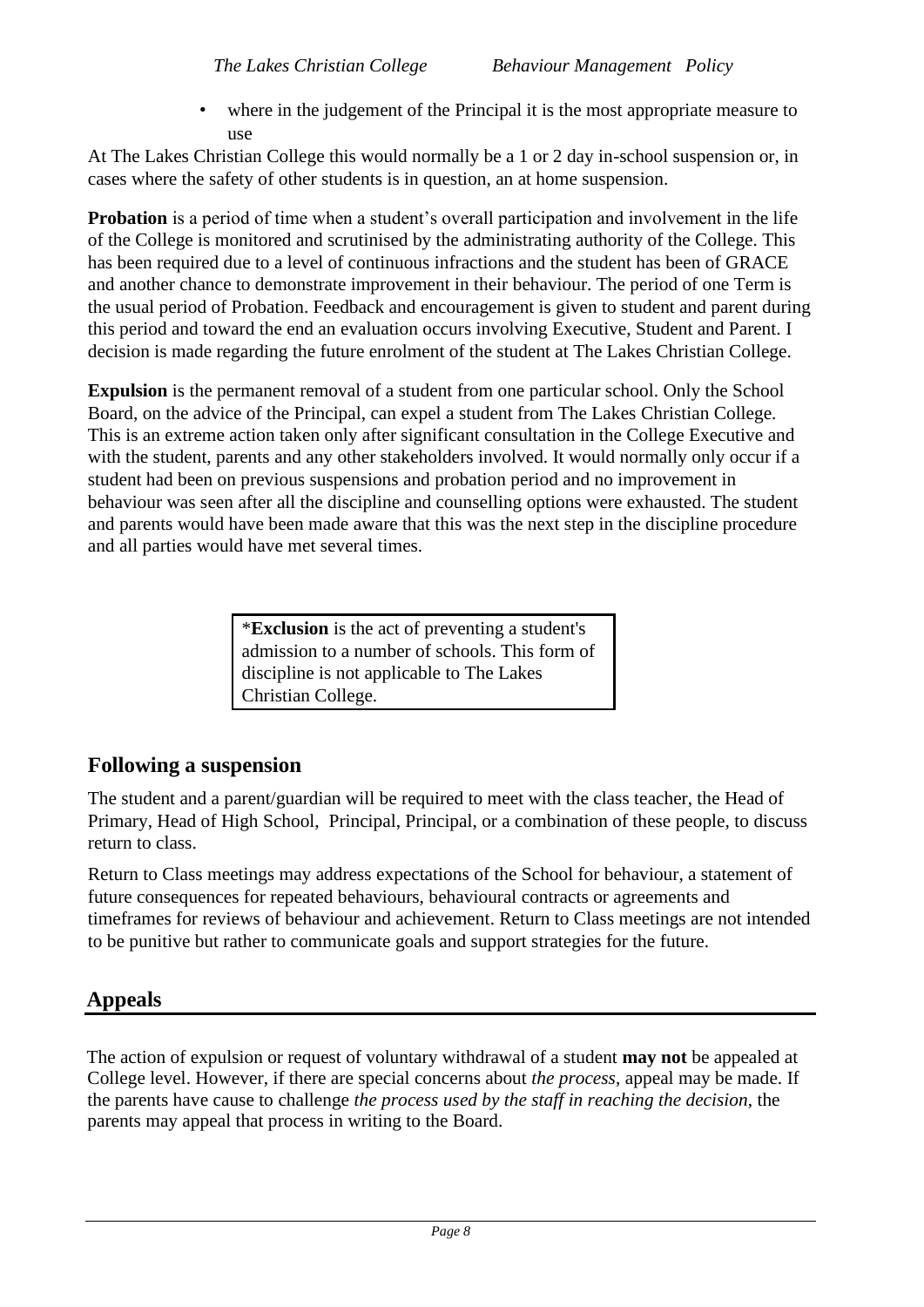## **Rewards and Recognition**

Rewards, or positive consequences, are likely to encourage pupils to repeat the associated behaviour. Systems that emphasise praise for positive behaviour are more effective in motivating pupils to make appropriate choices. These appropriate choices contribute to a positive ethos in the school thereby creating an environment for effective teaching and learning.

Rewards contribute to the overall policy on behaviour and attendance because they:

- Help to build and maintain positive relationships between staff and pupils and between all pupils;
- Make the school experience more enjoyable for pupils and all staff;
- Encourage pupils to repeat the desirable behaviours that earned the rewards;
- Contribute to pupils' self-esteem and confidence in the system.

Rewards may include Informal rewards such as:

- Smiling
- Verbal praise
- Tone of voice
- Catching students being good
- Thumbs up (Hand signals)
- Displaying and describing trust
- Prizes
- **Treats**
- Grab Bags
- Trip to Head of Schools or Principal and principal for acknowledgement

Formal and material rewards such as: *(see Appendix for detail of Formal Rewards)*

- Thumbs up (reward cards)
- Bronze Awards
- Certificates
- Points
- Responsibilities or jobs
- Stamps and Stickers
- Subject Merits, Faculty Awards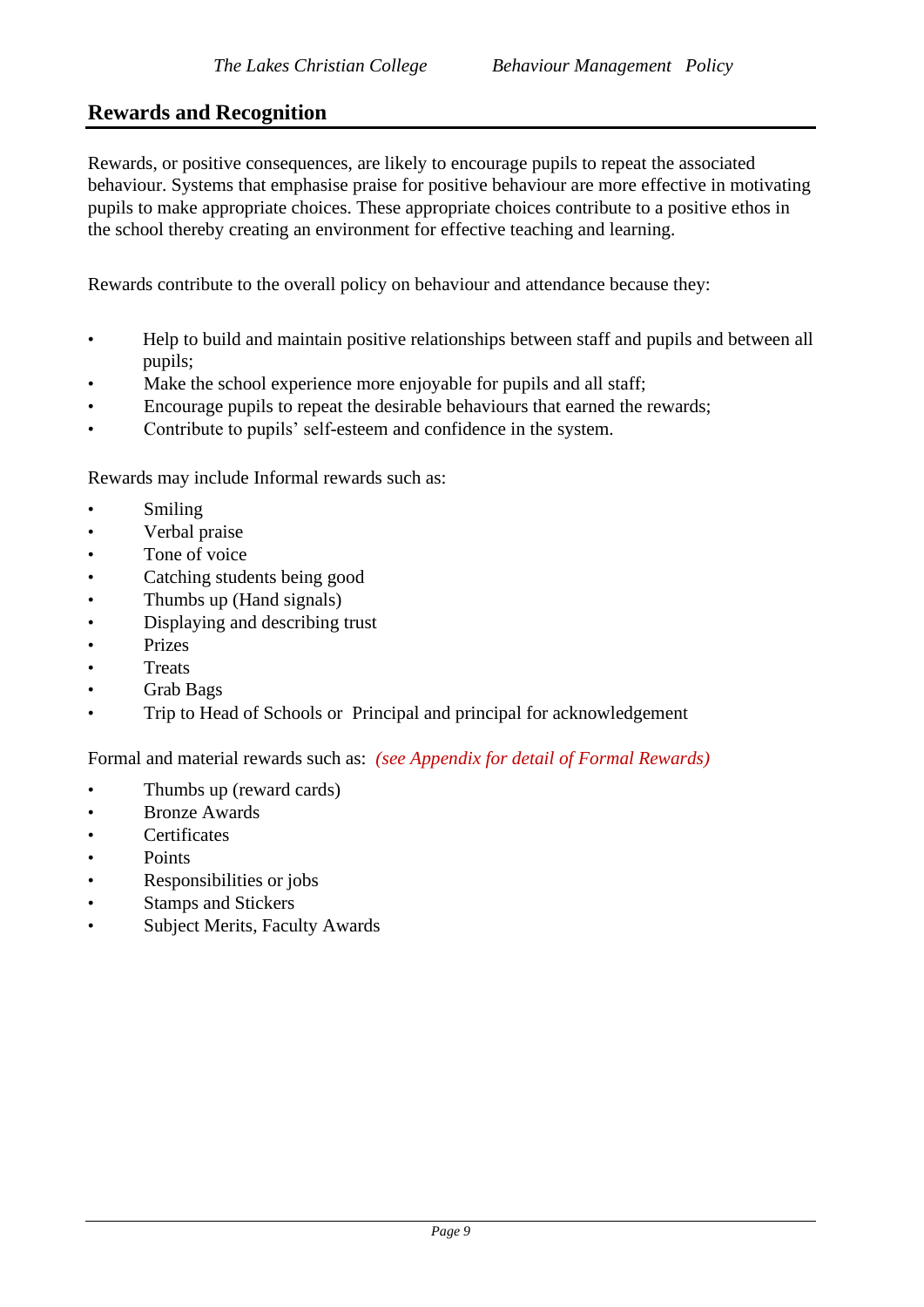| <b>Version</b> | <b>Date Revised</b> | <b>Revised By</b>                               | <b>Description</b>                                                                                                                          |  |  |
|----------------|---------------------|-------------------------------------------------|---------------------------------------------------------------------------------------------------------------------------------------------|--|--|
|                |                     |                                                 |                                                                                                                                             |  |  |
| 1.0            | 30/08/2010          | Donna Schatzman                                 | Initial release                                                                                                                             |  |  |
| 1.1            | 30/11/2012          | Eugene Williems<br>and Russell<br><b>Thomas</b> | Continuing discussions and documentation                                                                                                    |  |  |
| 1.2            | 9/05/2013           | <b>Russell Thomas</b>                           | Introduction of Merit system                                                                                                                |  |  |
| 2.0            | 22/05/2013          | <b>Russell Thomas</b>                           | Updated role new Head of Secondary.<br>Removed staff roles which no longer applied.                                                         |  |  |
| 2.0            | 9/06/2014           | <b>Russell Thomas</b>                           | Refinement of Merit System                                                                                                                  |  |  |
| 3.0            | 18/03/2018          | <b>Russell Thomas</b>                           | Updated role of Head of Secondary to<br>Principal.<br>Removed staff roles which no longer applied.                                          |  |  |
| 3.1            | 4/08/2018           | <b>Russell Thomas</b>                           | Amendment to Roles and filing procedures<br>referring to Primary Register and its File<br>pathway and the link to edumate.                  |  |  |
| 3.2            | 12/11/2018          | <b>Russell Thomas</b>                           | <b>Amendment to Course Administration. Roles</b><br>and procedures. Adjustment to Procedures to<br>detention arrangements.                  |  |  |
|                |                     |                                                 | <b>Address Procedural Fairness</b>                                                                                                          |  |  |
| 4.0            | 15/1/2019           | <b>Russell Thomas</b>                           | Change of name for incremental description of<br>consequences of behaviour. Level has been<br>removed and replaced by Categories and Slips. |  |  |
| 4.1            | 5/2/2019            | <b>Russell Thomas</b>                           | Variations to Appendix 4. Adjustment to<br>Procedural Fairness.                                                                             |  |  |
| 4.2            | 27/3/2019           | <b>Russell Thomas</b>                           | Variations to Appendix 4. Adjustment to<br>Procedural Fairness.                                                                             |  |  |
| 5.0            | 30/01/2020          | Darren Dick                                     | Transform language to positive behaviour and<br>restorative practices                                                                       |  |  |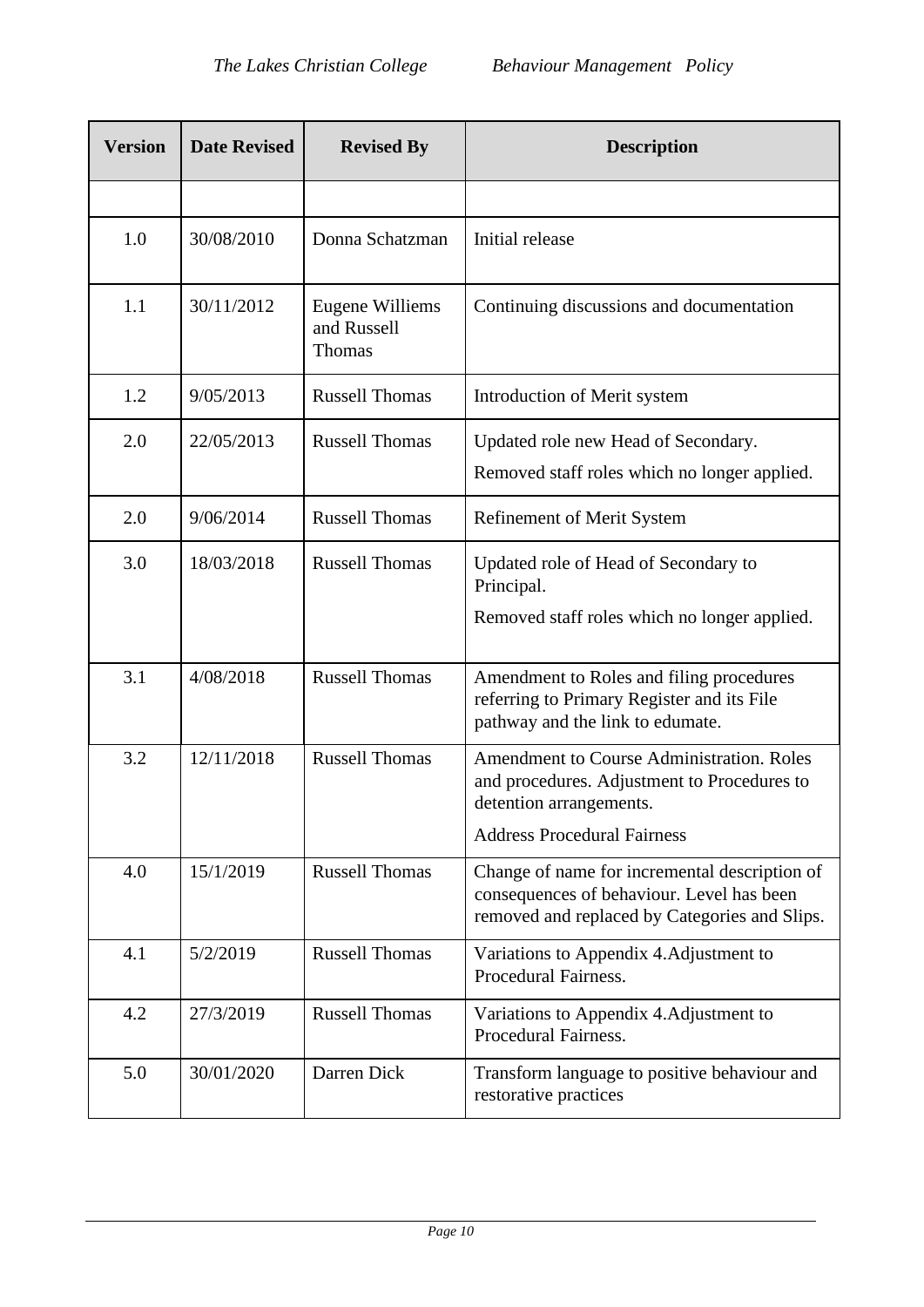## APPENDIX 1:

## **THE LAKES CHRISTIAN COLLEGE VALUES & EXPECTATIONS**

In regard to Behaviour our Values and Expectations are drawn from God's teaching in the Bible. We acknowledge these words as **WISDOM, RIGHT AND TRUE.**

**Exodus 20:12 (NLT):** *God instructed the people as follows:* 

*<sup>12</sup> "Honour your father and mother. Then you will live a long, full life in the land the LORD your God will give you.* 

## **Ephesians 6:11-16 (NIV)** *Teachers are parent's delegated authority*

<sup>1</sup>. Children, obey your parents because you belong to the Lord, for this is the right

*thing to do. "Honour your father and mother." This is the first of the <sup>3</sup>Ten Commandments that ends with a promise. And this is the promise: If you homer your father and mother, "you will live a long life, full of blessing."<sup>4</sup> And now a word to you fathers. Don't make your children angry by the way you treat them. Rather, bring them up with the discipline and instruction approved by the Lord.*

## **Ephesians 4:1-4 (NIV)** *Teachers are parent's delegated authority*

*<sup>11</sup>The gifts he gave were that some would be apostles, some prophets, some evangelists, some pastors and teachers, <sup>12</sup>to equip the saints for the work of ministry, for building up the body of Christ, <sup>13</sup>until all of us come to the unity of the faith and of the knowledge of the Son of God, to maturity, to the measure of the full stature of Christ. <sup>14</sup>We must no longer be children, tossed to and fro and blown about by every wind of doctrine, by people's trickery, by their craftiness in deceitful scheming.* <sup>15</sup>*But speaking the truth in love, we must grow up in every way into him who is the head, into Christ, <sup>16</sup> from whom the whole body, joined and knit together by every ligament with which it is equipped, as each part is working properly, promotes the body's growth in building itself up in love.*

Therefore we are always looking to reflect care and love in what we say and do as directed by the Lord – '*Rather, bring them up with the discipline and instruction approved by the Lord.'*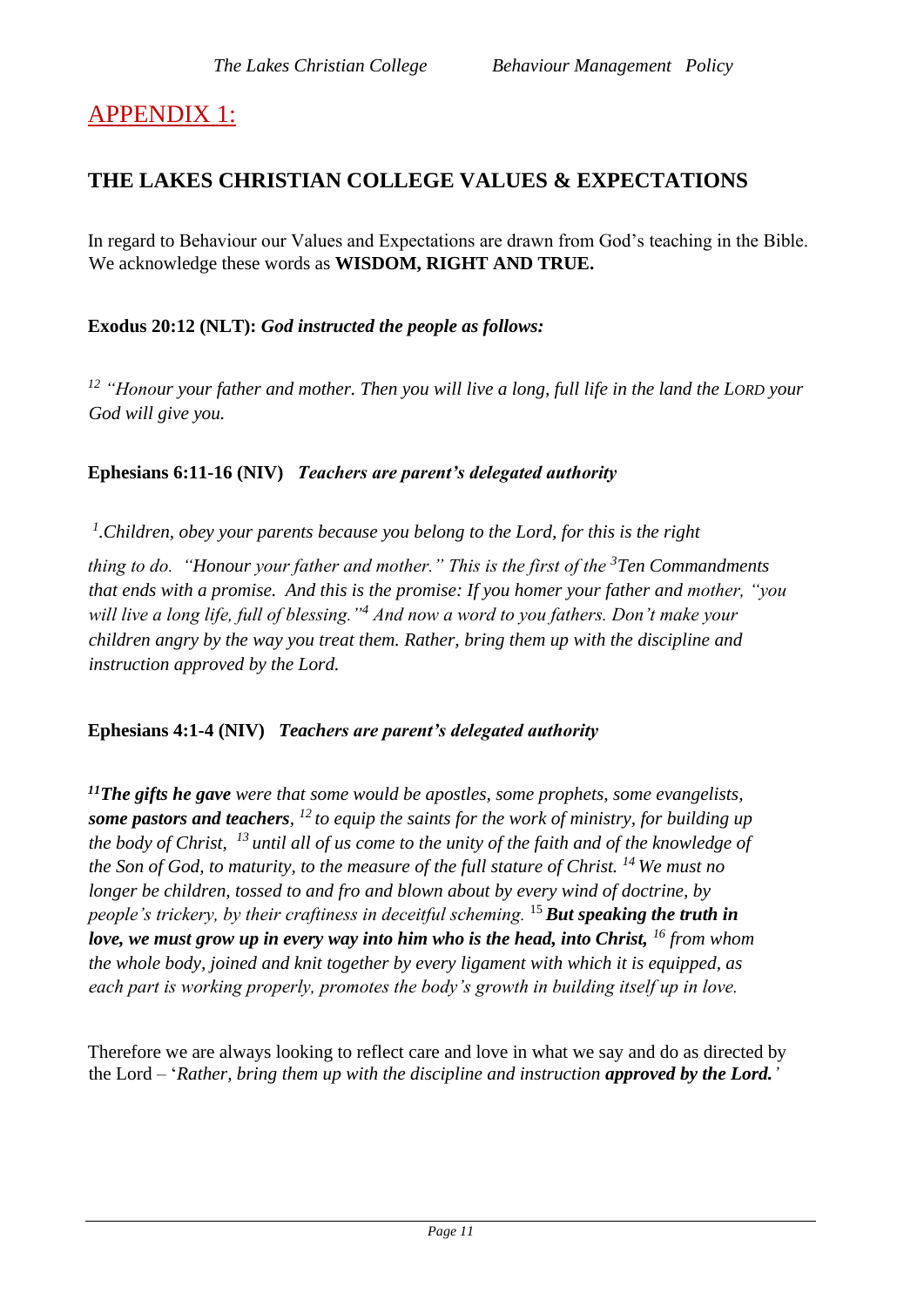From the above scriptures passage we can infer some guiding principles for administering our COLLEGE VALUES and EXPECTATIONS

**1.** That children are to obey their parents and therefore their teachers also as we have the delegated authority over the students while they are under our care at school.

**2.** That we are to encourage students to model good behaviour and obedience as they belong to the Lord – i.e. – they are ultimately under God's authority which is delegated to parents and therefore teaching staff *'for this is the right thing to do'.* 

**3.** Students are to honour their father and mother as one of the Ten Commandments esp. as there is a promise of special blessing in all of life for obedience to parental authority (esp. includes their school success - *"you will live a long life, full of blessing."*) – therefore they are expected to honour the teachers as delegated parental authorities – in fact this brings into view all of the ten commandments which we all should use as principles of instruction and correction – N.B. - these principles are reflected in the S.V.E. list of character traits and behaviours

4. Instruction to Teachers as the delegated parental authority

*<sup>4</sup> And now a word to you fathers. Don't make your children angry by the way you treat them.)*  As staff there is a word of instruction for us – we are not to provoke students to anger by unfair or unjust treatment. This includes the way we deal with them in class – the way we speak to them and treat them is an important key to our discipline system.

We are to speak the truth in love as Ephesians emphasizes (or truthing in love – which means living it out as role models) The goals of our discipline system must be drawn from scripture such as this one in Eph. 4 Eph. 4*:* 

## **STUDENT EXPECTATIONS:**

Students at TLCC are expected to be:

- $\checkmark$  kind
- $\checkmark$  responsible
- $\checkmark$  safe fair
- $\checkmark$  trustworthy
- $\checkmark$  caring
- $\checkmark$  accepting
- $\checkmark$  friendly
- $\checkmark$  co- operative
- $\checkmark$  respectful
- $\checkmark$  patient
- $\checkmark$  generous
- $\checkmark$  helpful
- $\checkmark$  polite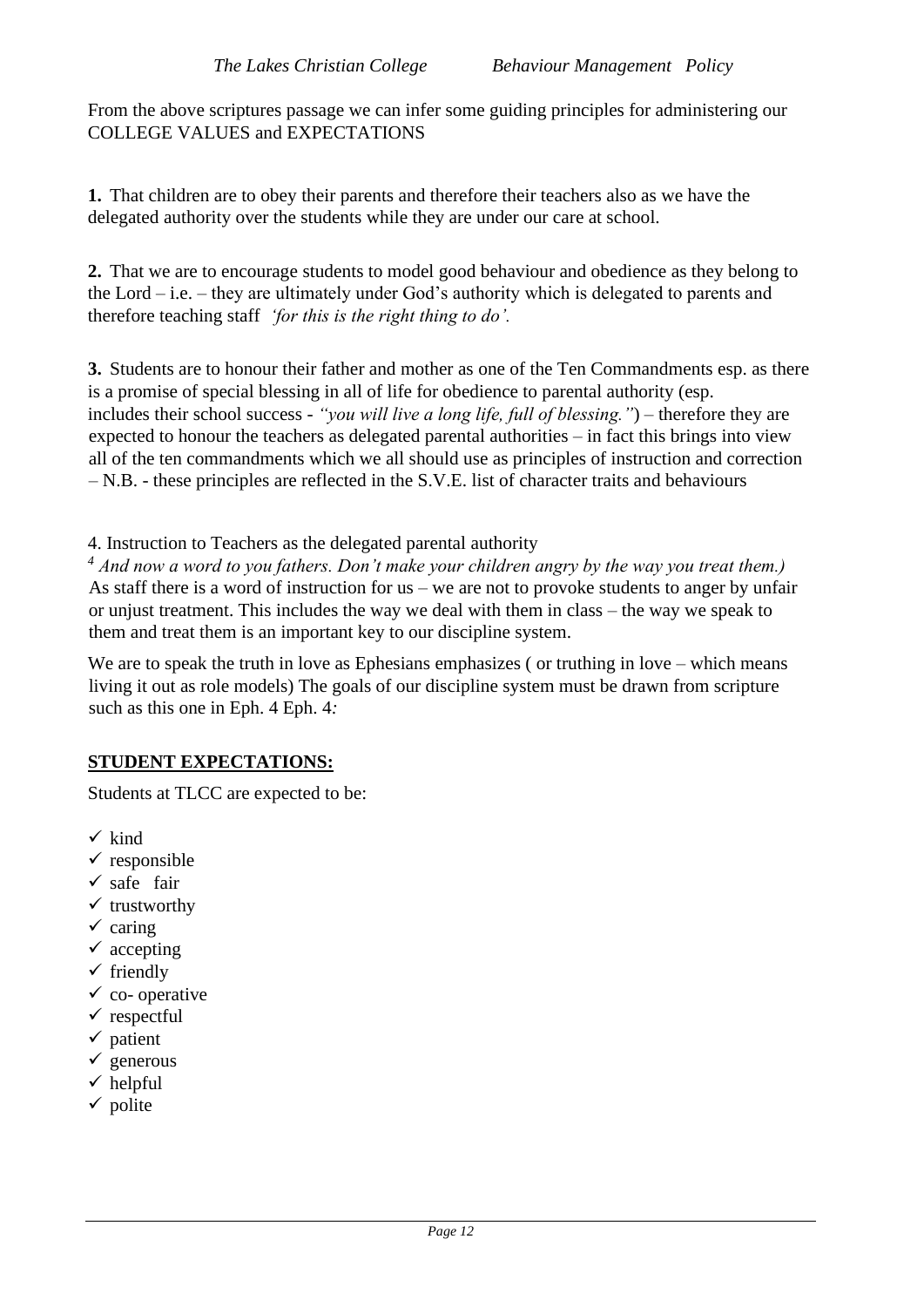## *BEHAVIOUR CORRECTION GUIDELINES*

## *1. Introduction*

It is publicly recognised that a strength of independent schools is the ability to maintain discipline and deal with disciplinary matters quickly and effectively to ensure that a positive and productive learning environment is maintained for all students.

 The NSW Government has accepted the recommendations of Part 1 of the Review of Non-Government Schools (Grimshaw Review) which include requiring schools to develop policies relating to discipline that includes suspension, expulsion and alternatives to corporal punishment (which must be precluded).

 To be registered, it is a requirement of a non-government school to have disciplinary procedures that are based on principles of procedural fairness.

The following is an extract from the Manual:

*"Procedural fairness is a basic right of all when dealing with authorities. Procedural fairness refers to what is sometimes described as the 'hearing rule' and the 'right to an unbiased decision'.* 

*The 'hearing rule' includes the right of the person against whom an allegation has been made to:* 

▪ *know the allegations related to a specific matter and any other information which will be taken into account in considering the matter;* 

- *know the process by which the matter will be considered;*
- *respond to the allegations;*
- know how to seek a review of the decision made in response to the allegations.

*The 'right to an unbiased decision' includes the right to:* 

*impartiality in an investigation and decision making;* 

▪ *an absence of bias by a decision-maker," and* 

*The review mechanism adds to the fairness of the process."* 

 The AIS holds the view that the right of review or appeal depends on the circumstances of each individual case and it is not a necessary component of providing procedural fairness. For the purposes of helping you to meet the requirements of registration we suggest that you may wish to limit this to situations where suspension or expulsion could be the outcome of the disciplinary proceeding.

 This is a decision to be made by each school. In addition where there is to be a review mechanism, it is important to carefully consider how this should be afforded.

2. General Policies

2.1 Students are required to abide by the School's Rules and to follow the directions of teachers and other people with authority delegated by the School.

2.2 Where a student disregards rules, disobeys instructions or otherwise engages in conduct which causes or may cause harm, inconvenience or embarrassment to the School, staff members or other students, the students may be subject to disciplinary action.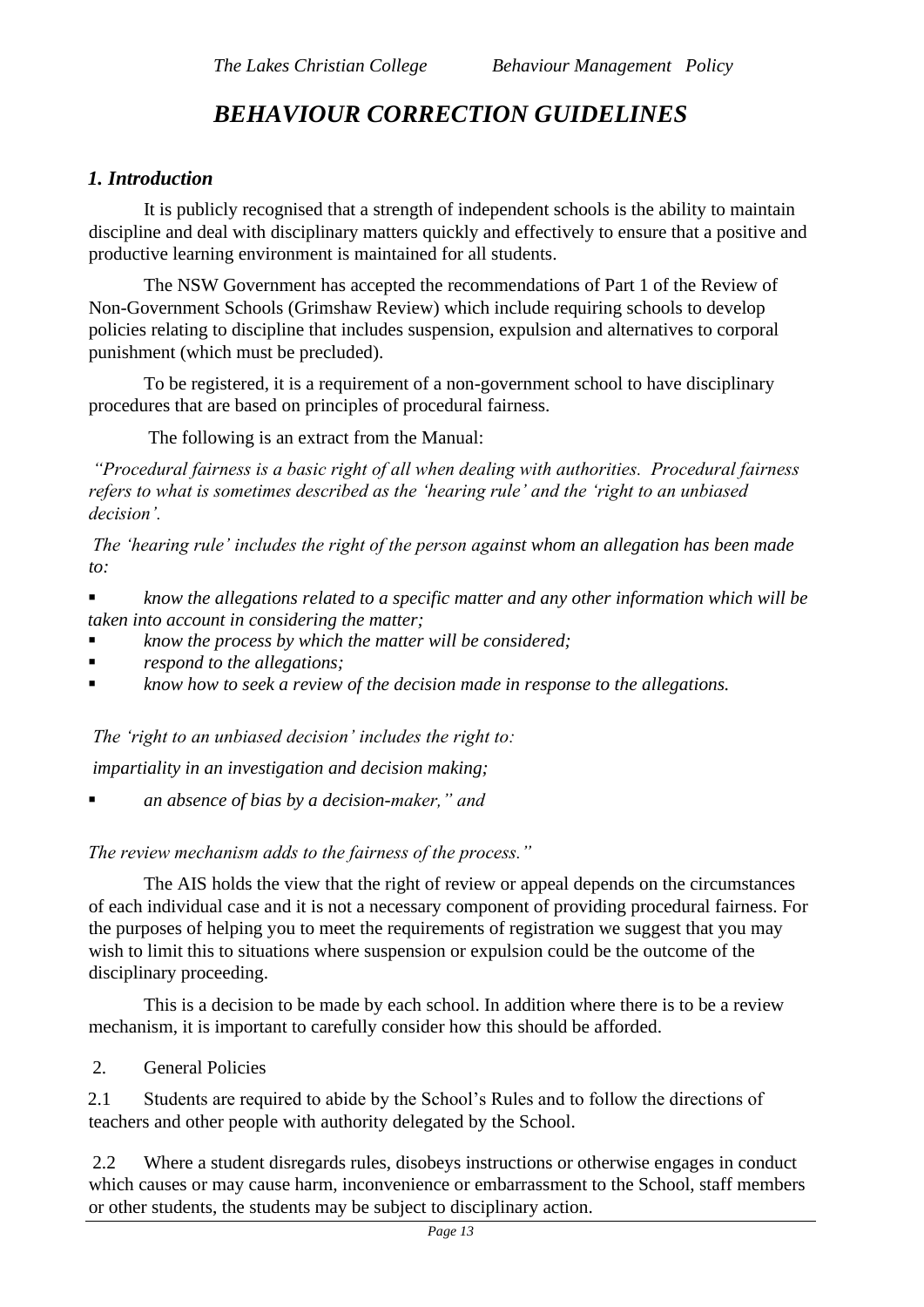2.3 The disciplinary procedures undertaken by the School vary according to the seriousness of the alleged offence. Where the allegation, if proved, may result in suspension or expulsion, the student and parents will be informed of the allegations and procedural steps to be followed in dealing with the matter. In relation to all matters to be investigated, students will be informed of the nature of the allegation and given an opportunity to respond to the allegations.

2.4 The penalties imposed vary according to the behaviour and the prior record of the student. At the lower end of the scale, an admonition or detention may be appropriate. At the upper end of the scale, the behaviour could result in suspension or expulsion.

2.5 The school prohibits the use of corporal punishment in disciplining students attending the school.

 The following are suggested options only to assist your school in determining when and how to apply processes that might result in the suspension or expulsion of a student, and what review and appeal rights, if any, are afforded to students in such situations.

2.7 Where the offending behaviour is of such a nature that it may result in suspension or expulsion, the student will be:

(a) informed of the alleged infringement;

(b) informed as to who will make the decision on the penalty;

(c) informed of the procedures to be followed which will include an opportunity to have a parent or guardian present when responding to the allegations; and

(d) afforded a right of review of appeal.

2.8 The school reserves the right to offering a review process with either option A or B depending on the stage level of the student – the parent will be informed as to the review process available:

**Option A** The Principal will reach a preliminary decision in relation to the

allegation and any proposed penalty and advise the student (and parent/s) of the view. The student (and parent/s) would be advised that if they wish this preliminary decision to be reviewed they may make application for a review to the Principal and submit any information they want to be considered during the review process. The Principal will then either confirm the preliminary decision as final decision or amend the preliminary decision based on the additional information provided; or

**Option B** The Principal will reach a decision in relation to the allegation and recommend the penalty to be imposed to the Principal. The parents will be informed of the finding and recommendation and may make representations to the Principal in respect of the finding and recommendation. The Principal then makes a final decision.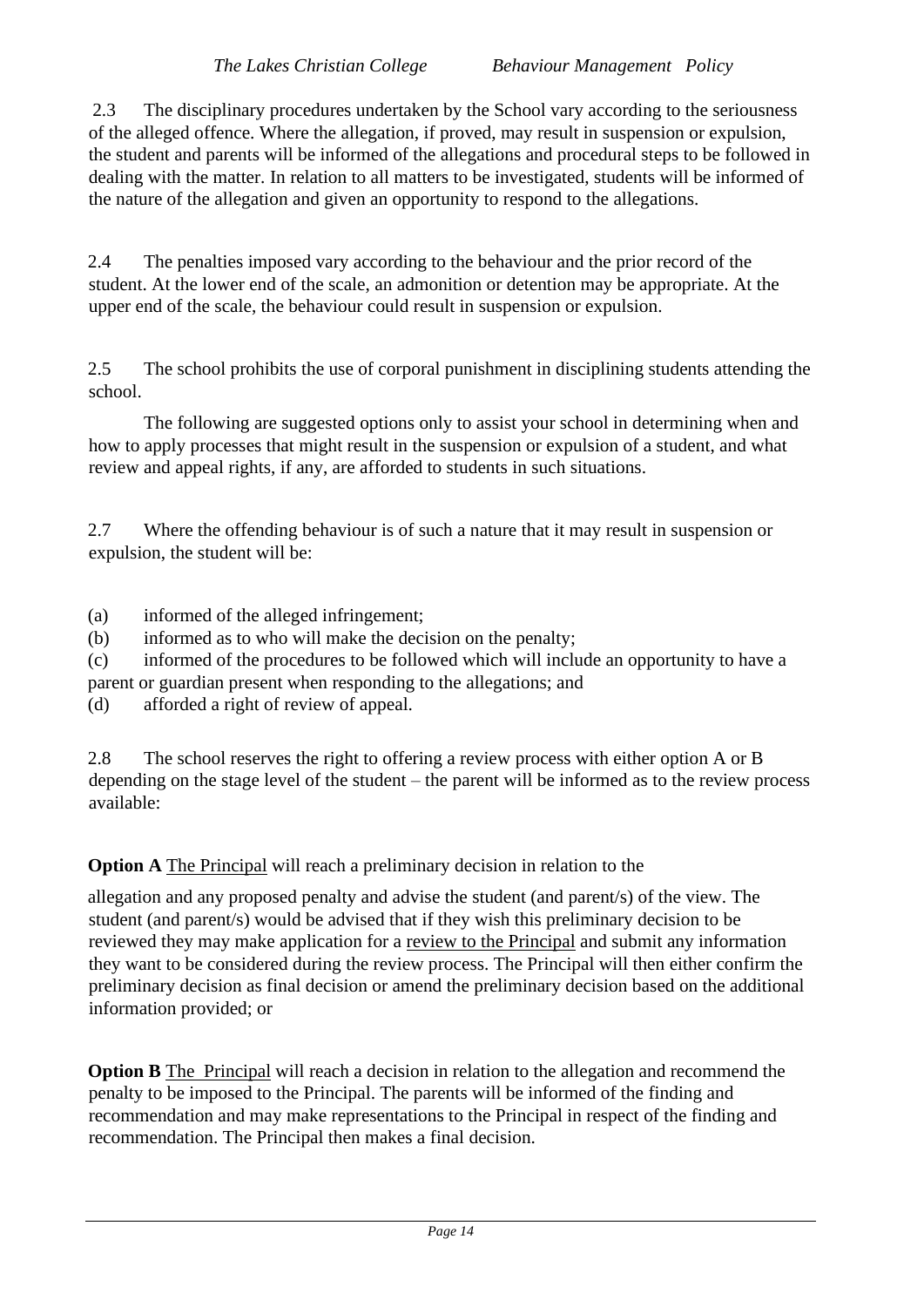## APPENDIX 2: **Primary Procedures**

# POSITIVE BEHAVIOUR FOR LEARNING **RIST HOLDS ALL THINGS TOGETHER** າe Lake **HRISTIAN COLLEGE PRIMARY: KINDER – Yr 6 CARE** *PHILIPPIANS 2:4 DON'T JUST LOOK OUT FOR YOURSELF, BUT ALSO FOR OTHERS.* **RESPONSIBILITY** *GALATIONS 6:5 FOR EACH ONE WILL BEAR HIS OWN LOAD* **RESPECT** *1PETER 2:17 HONOUR ALL PEOPLE, LOVE YOUR BROTHERS, FEAR GOD, AND HONOUR THE KING.* **Care, Responsibility & Respect**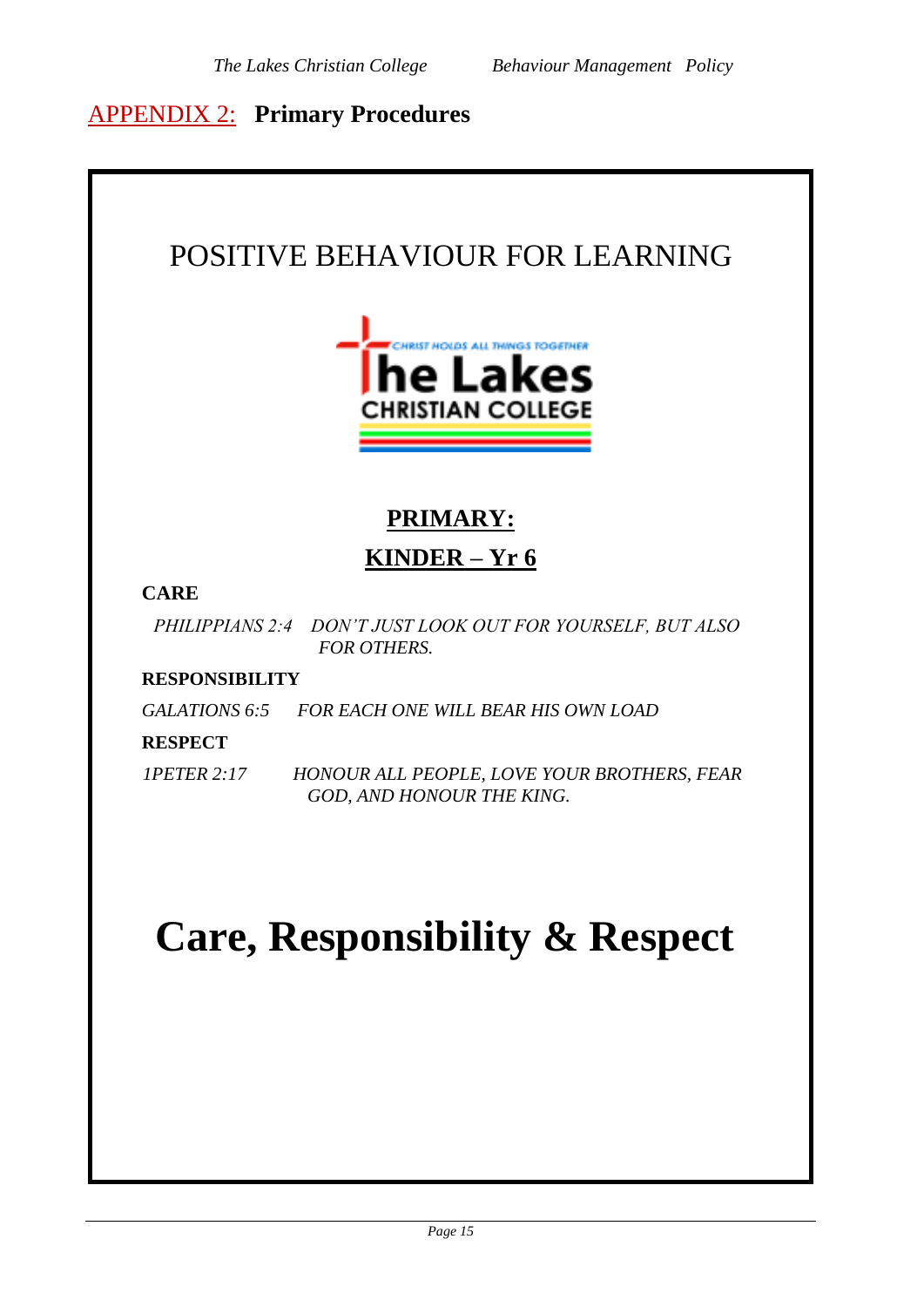

## **PRIMARY SCHOOL**

## **POSITIVE BEHAVIOUR FOR LEARNING**  *[PBL]*

At The Lakes Christian College we encourage students to take increasing responsibility for their own behaviour. Our school expectations are:

## **CARE, RESPONSIBILITY AND RESPECT**

To assist them in developing the necessary skills we have a reward system with four tiers.

**Thumbs up Bronze** Silver Gold

**THUMBS UP:** Teachers award a *thumbs up* to students for displaying behavior that demonstrates care, responsibility and respect.



**BRONZE AWARD**: Once students have received 4 *thumbs up* awards they earn a bronze award for  $K - 2/$  bronze sticker for yrs 3 - 6.

**SILVER AWARD:** This process is repeated and students work towards earning 4 bronze awards/stickers which then gives them a silver award.



**PRINCIPAL'S GOLD AWARD:** The Principal's gold award is the highest award presented to students who have received 4 silver awards.

## **Behaviour Management**

In order to manage unacceptable behaviour The Lakes Christian College – primary school - has three categories of consequences.

- ❖ **Yellow Slip** is for minor misdemeanors managed by the classroom teacher. Consequences would normally involve timeout, isolating the student from peers or time spent with the teacher. If students have more than 5 level 1's in a term an interview with the Head of School and/or Principal may be required.
- ❖ **Orange Slip** is for more serious unacceptable behaviour, managed also by the classroom teacher. This would normally warrant a lunchtime detention given by the classroom teacher for no more than 15 mins depending on the age of the child. If students have more than 5 level 2's in a term an interview with the Head of School and/or principal is required.
- ❖ **Red Slip** is for serious misbehaviour and is referred to the school executive for an executive detention. Parents may be requested to attend an interview with the principal.

Behaviour is recorded on the appropriate form and sent to the grade supervisor who records these on the student data base. They are also written in the student diary for parents to sign. Failure to gain parent's signature will warrant further consequences.

## **Students who do not receive any behavior slips in a term are awarded a certificate at the end of term for 'Excellent' behaviour.**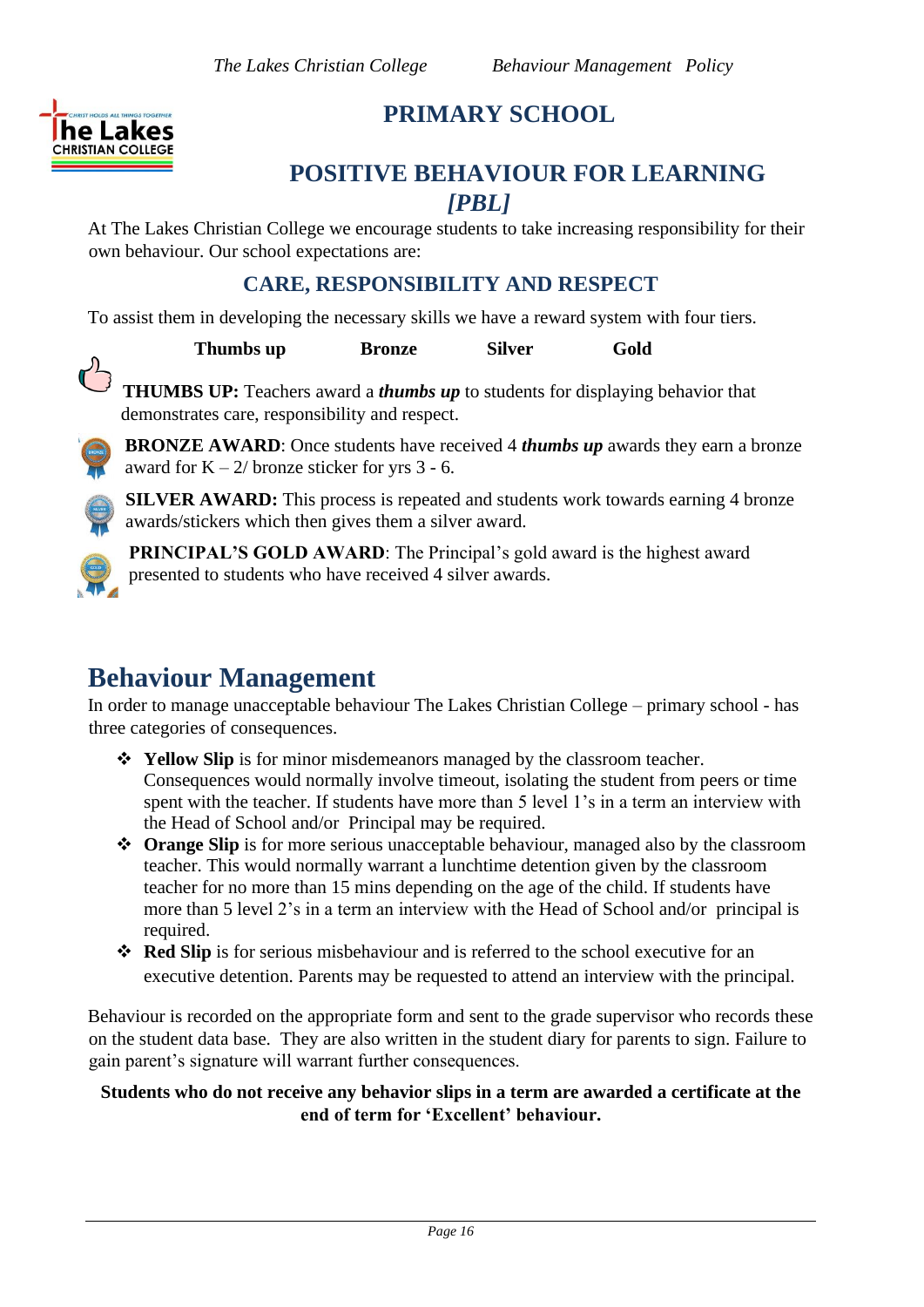## **Prepared for Learning**

## **Behaviour expectations**

**Respect** "honour all people, love your brothers, fear God, and honour the king" 1 Peter 2:17

- direct you attention to you teacher
- listen while others speak
- Treat others the way you would like to be treated.
- Keep your hands and feet to yourself.

**Responsibility** "for each one will bear his own load"

Galatians 6:5

- Act safely
- Apply yourself to your learning
- Take care of your belongings
- Keep your lesson materials organised
- Use your diary to record all school information ( yrs. 5/6)

**Care** " don't just look out for yourself, but also for others" Philippians 2:4

- Encourage others
- Value your learning
- Help others in need
- Keep your classroom and playground tidy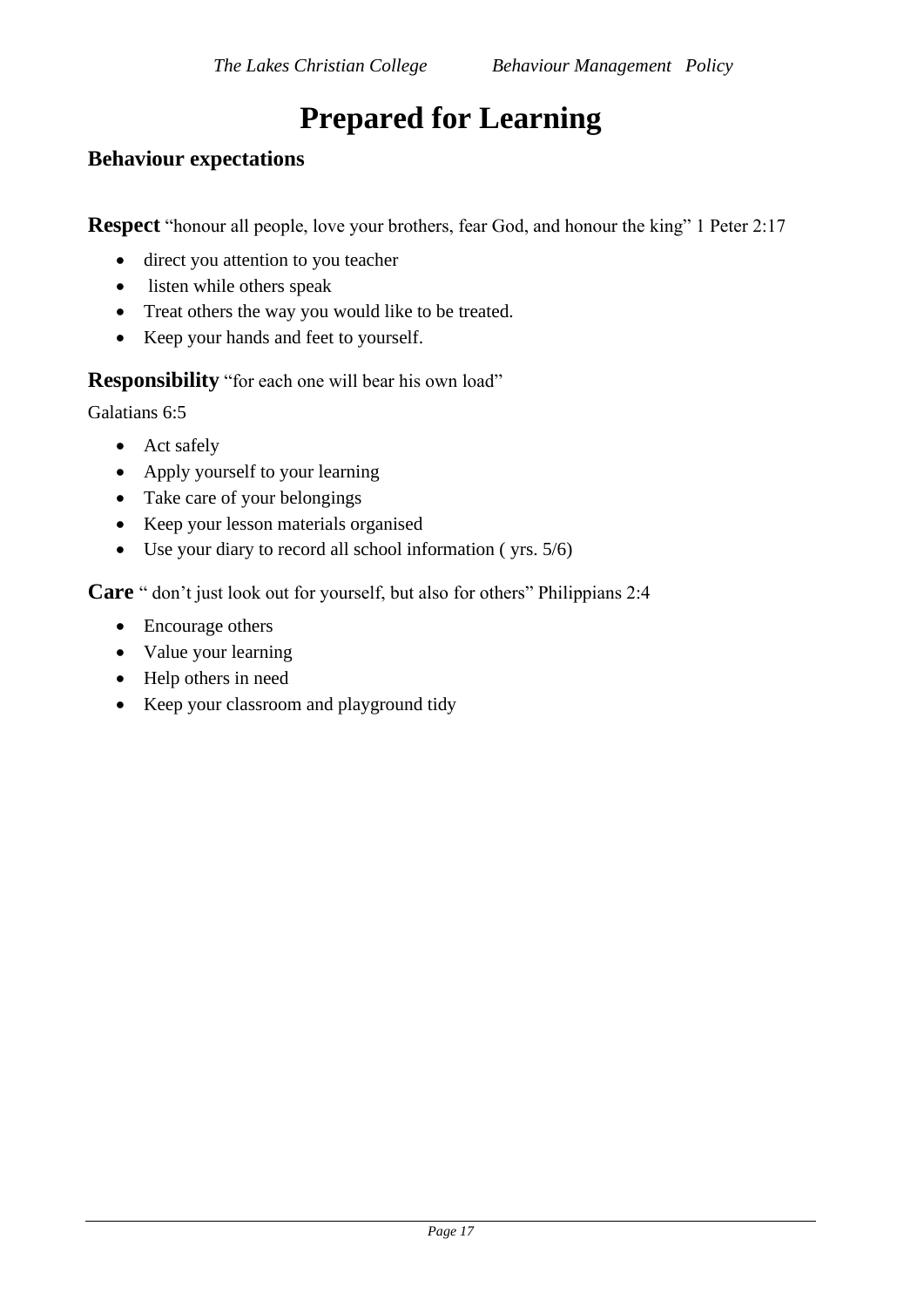

## **PRIMARY SCHOOL Positive Behaviour for Learning Achievement Sheet**

## Student:

| <b>Bronze</b> | <b>Silver</b> | Gold |
|---------------|---------------|------|
|               |               |      |
|               |               |      |
|               |               |      |
|               |               |      |

**4 thumbs up = 1 bronze, 4 bronze = 1 silver, 4 silver = 1 gold**



## **PRIMARY SCHOOL Positive Behaviour for Learning**  Achievement Sheet

Student:

| <b>Bronze</b> | <b>Silver</b> | Gold |
|---------------|---------------|------|
|               |               |      |
|               |               |      |
|               |               |      |
|               |               |      |

**4 thumbs up = 1 bronze, 4 bronze = 1 silver, 4 silver = 1 gold**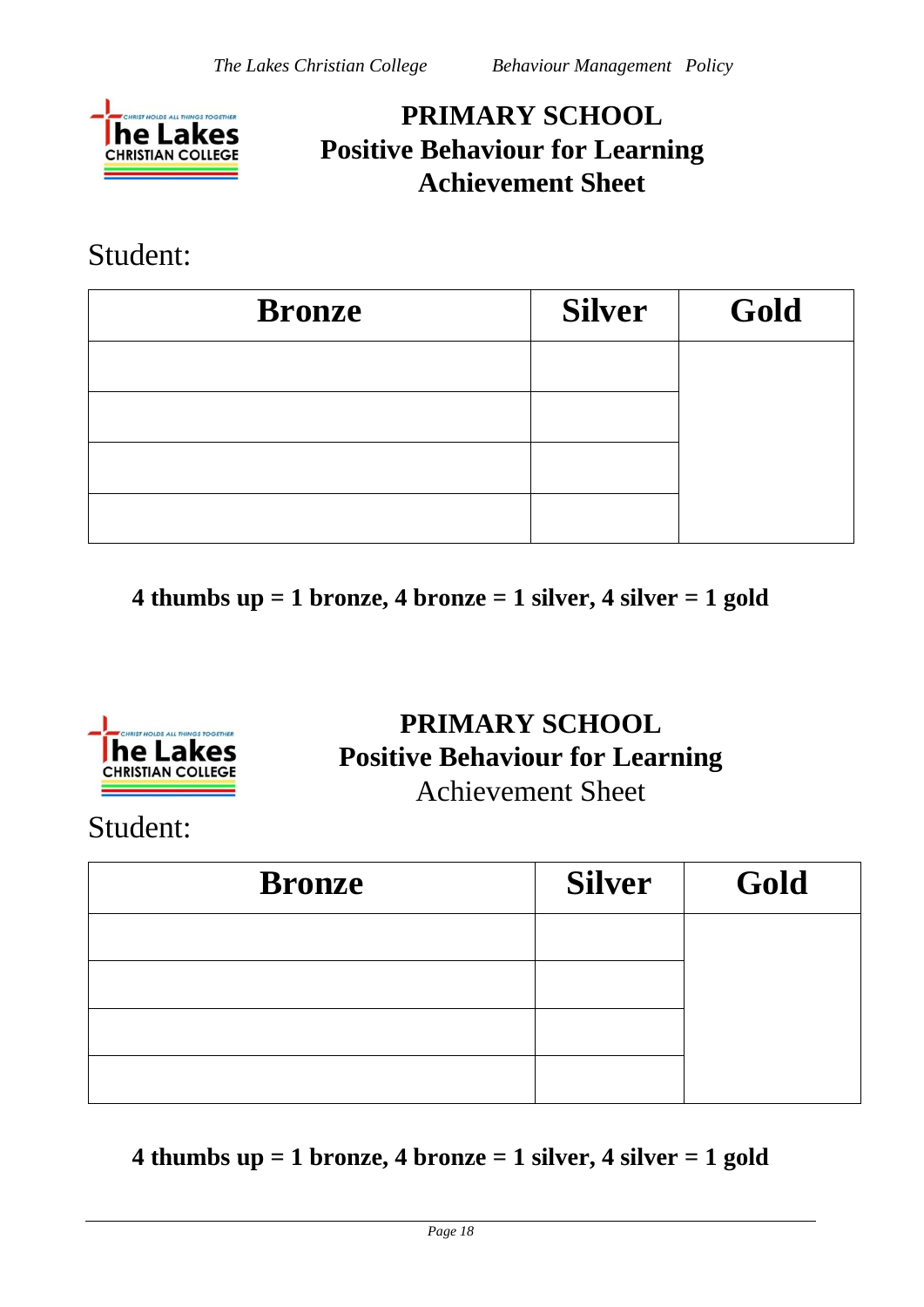| YELLOW SLIP PRIMARY SCHOOL                                   |  |  |  |  |
|--------------------------------------------------------------|--|--|--|--|
|                                                              |  |  |  |  |
|                                                              |  |  |  |  |
|                                                              |  |  |  |  |
|                                                              |  |  |  |  |
| <b>BEHAVIOUR:</b>                                            |  |  |  |  |
| <b>Playground:</b>                                           |  |  |  |  |
| • Out of bounds                                              |  |  |  |  |
| Running on concrete and in passive areas<br>$\bullet$        |  |  |  |  |
| • Littering/ property misuse                                 |  |  |  |  |
| Interfering in other people's games<br>$\bullet$             |  |  |  |  |
| Physical contact- non serious but inappropriate<br>$\bullet$ |  |  |  |  |
| <b>Classroom</b>                                             |  |  |  |  |
| • Disruption                                                 |  |  |  |  |
| Defiance/disrespect/non-compliance<br>$\bullet$              |  |  |  |  |
| Physical contact- non serious but inappropriate<br>$\bullet$ |  |  |  |  |
| Annoying or disturbing others                                |  |  |  |  |
| Late to class                                                |  |  |  |  |
| Cheating                                                     |  |  |  |  |
| Other:                                                       |  |  |  |  |
| <b>CONSEQUENCE - TEACHER MANAGED</b>                         |  |  |  |  |
| Time out in class, Separated from peers, Time with teacher   |  |  |  |  |
|                                                              |  |  |  |  |
|                                                              |  |  |  |  |
|                                                              |  |  |  |  |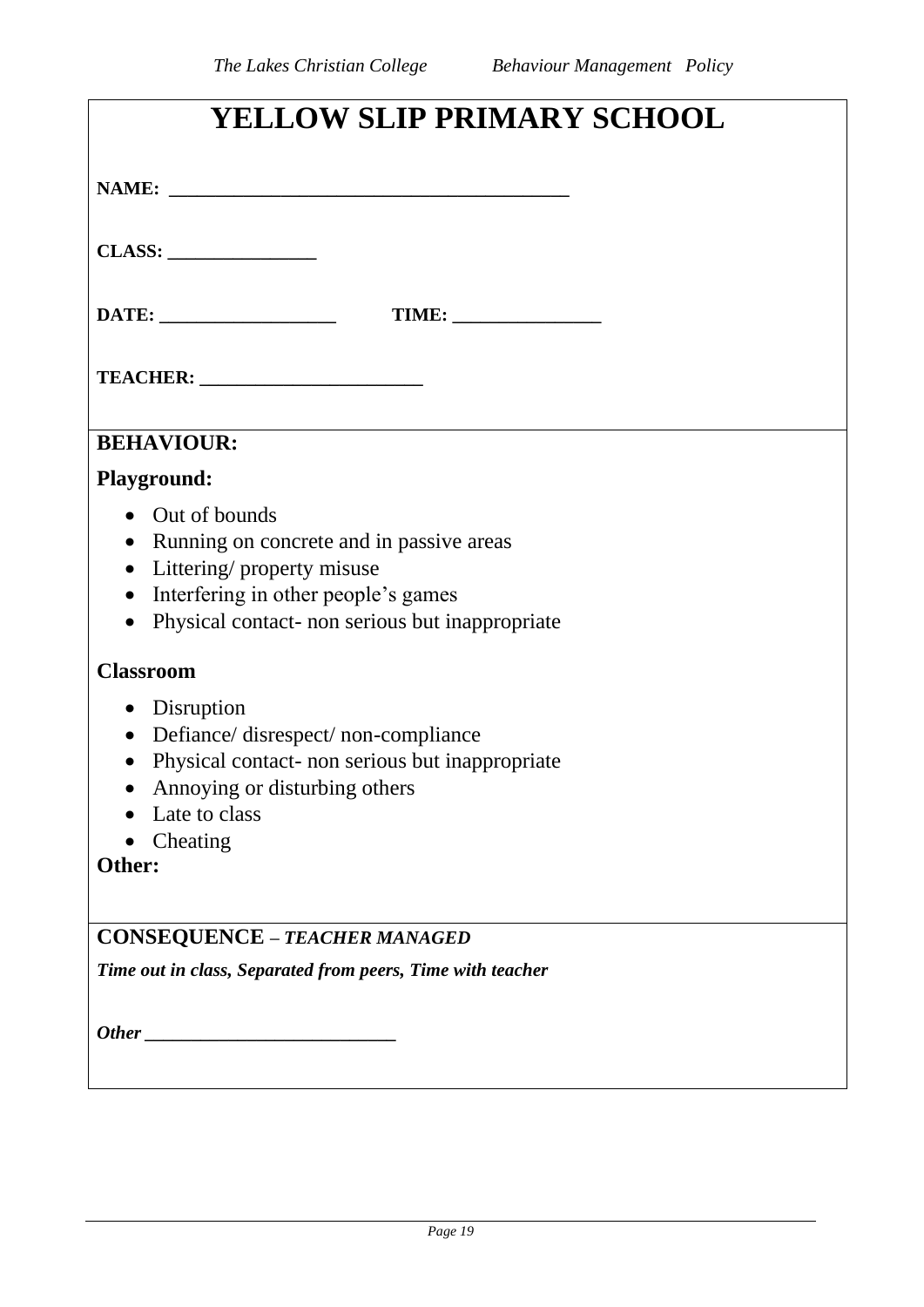| Write Category into student diary [yrs. 3- 6], communication book $[K - 2]$ . |  |  |  |  |  |
|-------------------------------------------------------------------------------|--|--|--|--|--|
| Parents must sign diary/communication book.                                   |  |  |  |  |  |
| <b>ORANGE SLIP PRIMARY SCHOOL</b>                                             |  |  |  |  |  |
|                                                                               |  |  |  |  |  |
|                                                                               |  |  |  |  |  |
|                                                                               |  |  |  |  |  |
|                                                                               |  |  |  |  |  |
|                                                                               |  |  |  |  |  |
|                                                                               |  |  |  |  |  |
|                                                                               |  |  |  |  |  |
|                                                                               |  |  |  |  |  |
| <b>BEHAVIOUR:</b>                                                             |  |  |  |  |  |
| <b>Offensive behaviour</b>                                                    |  |  |  |  |  |
| o Inappropriate comments/ verbal language<br><b>Unsafe behaviour</b>          |  |  |  |  |  |
| o Throwing objects                                                            |  |  |  |  |  |
| o Tackling                                                                    |  |  |  |  |  |
| $\circ$ Shoving<br>$\circ$ Pushing                                            |  |  |  |  |  |
| $\circ$ Running indoors                                                       |  |  |  |  |  |
| $\circ$ Tripping                                                              |  |  |  |  |  |
| <b>Disruptive behaviour</b>                                                   |  |  |  |  |  |
| Persistent calling out<br>$\circ$                                             |  |  |  |  |  |
| Persistent talking in lessons<br>$\bigcirc$                                   |  |  |  |  |  |
| Preventing others from completing tasks<br>$\bigcirc$                         |  |  |  |  |  |
| Arguing with peers<br>$\bigcirc$                                              |  |  |  |  |  |
| Not following instructions.<br>$\bigcirc$<br>Other:                           |  |  |  |  |  |
|                                                                               |  |  |  |  |  |
| <b>CONSEQUENCE - TEACHER MANAGED</b>                                          |  |  |  |  |  |
| $\overline{DATE}$ :                                                           |  |  |  |  |  |
|                                                                               |  |  |  |  |  |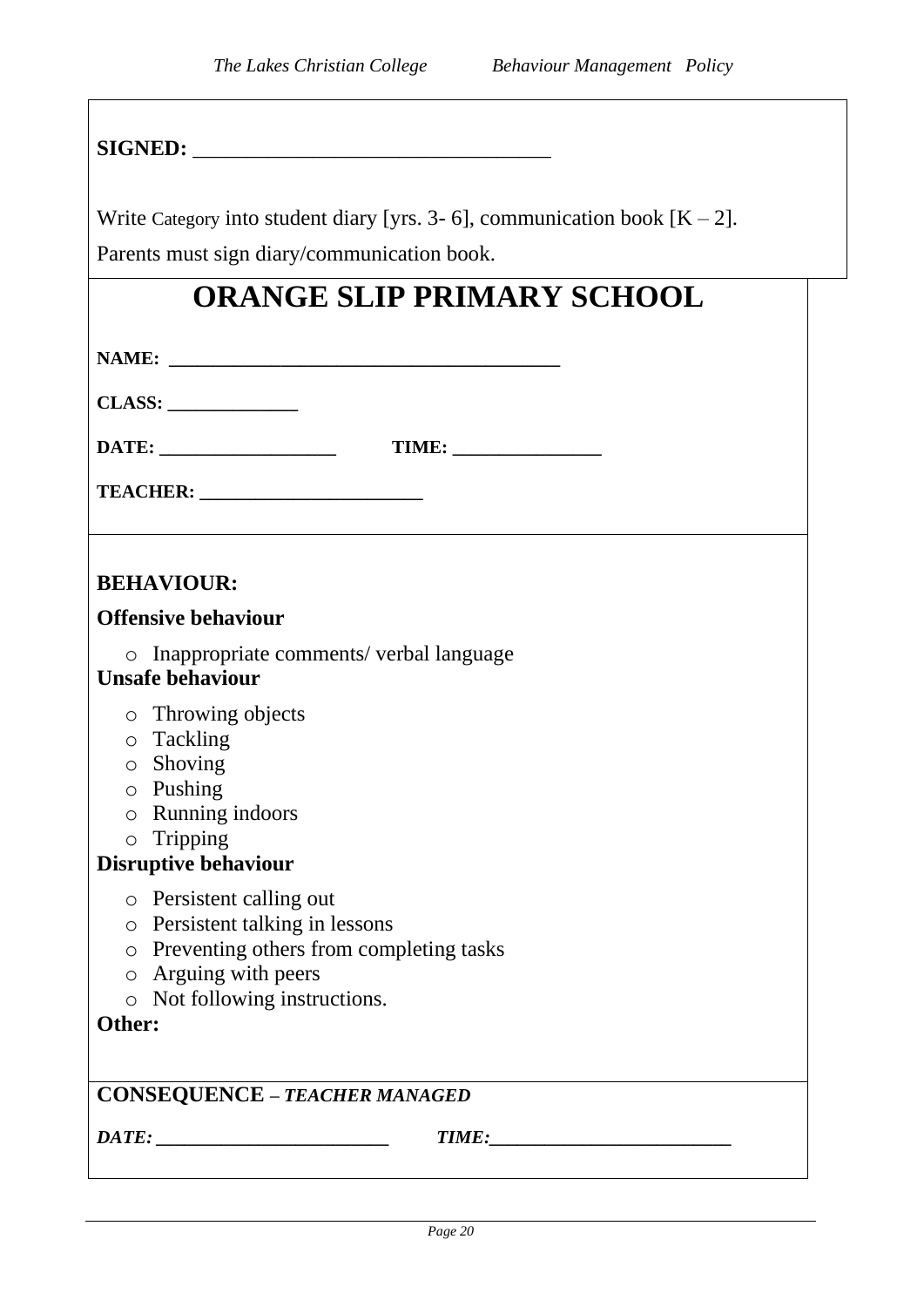| Send behaviour slip to Head of Primary.                                                                                                                                                                                                                                                                                                                          |                                                                               |  |  |  |  |
|------------------------------------------------------------------------------------------------------------------------------------------------------------------------------------------------------------------------------------------------------------------------------------------------------------------------------------------------------------------|-------------------------------------------------------------------------------|--|--|--|--|
|                                                                                                                                                                                                                                                                                                                                                                  | Write Category into student diary [yrs. 3- 6], communication book $[K - 2]$ . |  |  |  |  |
|                                                                                                                                                                                                                                                                                                                                                                  | Parents must sign diary/communication book.                                   |  |  |  |  |
|                                                                                                                                                                                                                                                                                                                                                                  | <b>RED SLIP PRIMARY SCHOOL</b>                                                |  |  |  |  |
|                                                                                                                                                                                                                                                                                                                                                                  |                                                                               |  |  |  |  |
|                                                                                                                                                                                                                                                                                                                                                                  |                                                                               |  |  |  |  |
|                                                                                                                                                                                                                                                                                                                                                                  |                                                                               |  |  |  |  |
| <b>BEHAVIOUR:</b>                                                                                                                                                                                                                                                                                                                                                |                                                                               |  |  |  |  |
| <b>Aggressive/ Offensive Behaviour</b>                                                                                                                                                                                                                                                                                                                           |                                                                               |  |  |  |  |
| Fighting<br>$\circ$<br>$\circ$ Biting<br>o Kicking<br>o Hitting<br>$\circ$ Pinching<br>Spitting at someone<br>$\circ$<br>o Bullying/ put downs<br>Excessive defiance/ disrespect/ non- compliance<br>$\circ$<br><b>Arguing with Teacher</b><br>$\circ$<br>Stealing/property damage<br>$\circ$<br>Lying<br>O<br>Swearing and Vulgar language<br>$\circ$<br>Other: |                                                                               |  |  |  |  |
|                                                                                                                                                                                                                                                                                                                                                                  | <b>CONSEQUENCE EXECUTIVE REFERAL. PARENT COMMUNICATION</b>                    |  |  |  |  |
|                                                                                                                                                                                                                                                                                                                                                                  | TIME:                                                                         |  |  |  |  |
| Send behaviour slip to Head of Primary.<br>Write Category into student diary [yrs. 3- 6], communication book $[K - 2]$ .                                                                                                                                                                                                                                         |                                                                               |  |  |  |  |
| Parents must sign diary/communication book.                                                                                                                                                                                                                                                                                                                      |                                                                               |  |  |  |  |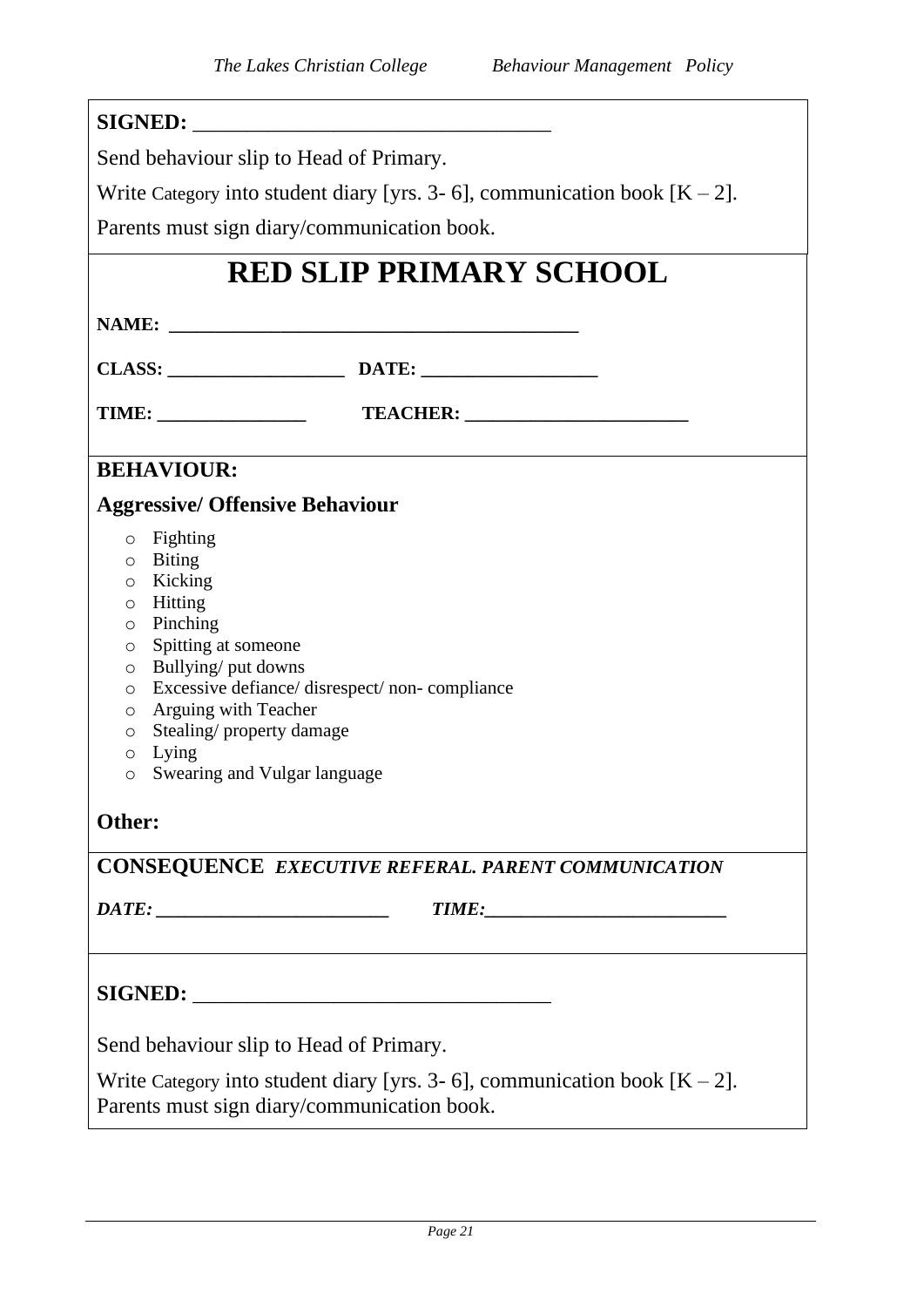|                       | <b>Classroom</b>                                                                                                                                                                                                            | <b>Playground   Canteen</b>                                                                                                                                                             |                                                                                                  | Hall                                                                 | <b>Other</b><br>spaces /<br>excursions.                                                                                               | <b>Toilet</b>                                                                                                                                             | Arrival /<br>dismissal                                                                                                                           |
|-----------------------|-----------------------------------------------------------------------------------------------------------------------------------------------------------------------------------------------------------------------------|-----------------------------------------------------------------------------------------------------------------------------------------------------------------------------------------|--------------------------------------------------------------------------------------------------|----------------------------------------------------------------------|---------------------------------------------------------------------------------------------------------------------------------------|-----------------------------------------------------------------------------------------------------------------------------------------------------------|--------------------------------------------------------------------------------------------------------------------------------------------------|
| Care                  | Encourage others.<br>Value your learning<br>and that of others.<br>Help others in need.<br>Keep class and<br>playground clean and<br>tidy.                                                                                  | Include others in<br>play. Assist others<br>who need help,                                                                                                                              | Help other<br>students. Put<br>wrappers in the<br>bin.                                           | Look after<br>equipment.<br>Walk quietly and<br>safely.              | Keep hands and<br>your feet to<br>yourself.                                                                                           | Use water wisely.<br>Keep your feet on<br>the ground not o<br>the seats.                                                                                  | Assist others who<br>need help. Keep<br>bus clean and tidy.<br>Get on and off bus<br>sensibly.                                                   |
| <b>Responsibility</b> | Act safely.<br>Continually apply<br>yourself to your<br>learning. Take care of<br>our belongings. Keep<br>your pencil case and<br>books tidy. Use your<br>diary to record all<br>your school<br>information (years<br>5&6). | Act safely. Use the<br>oval for running.<br>Walk on all<br>concrete areas. Use<br>equipment and<br>playground<br>correctly and<br>safely.<br>Stay in bounds<br>areas. wear your<br>hat. | Line up in correct<br>areas.<br>Follow directions                                                | Use inside voices.<br>Participate in<br>activities<br>appropriately. | Move safely. Line<br>up quickly and<br>quietly.<br>Be prepared. Keep<br>to the left on<br>walkways. Leave<br>areas clean and<br>tidy. | When getting<br>changed, be careful<br>to pack clothes<br>away. Return to<br>class quickly. Flush<br>toilet. Wash hands.<br>Leave area clean<br>and tidy. | Move to<br>appropriate area<br>quickly when<br>arriving. Wear<br>uniform correctly.<br>Move to bus<br>quickly. Wait<br>sensibly in bus<br>lines. |
| <b>Respect</b>        | Listen to your<br>teacher. Listen when<br>others speak. Treat<br>others the way you<br>would like to be<br>treated. Keep your<br>hands and feet to<br>yourself.                                                             | Put rubbish in the<br>bin. Follow<br>teachers<br>instructions. Play<br>safely and fairly.                                                                                               | Speak politely.<br>Say please and<br>thankyou. Wait<br>your turn.<br>Maintain personal<br>space. | Use equipment<br>correctly. Listen<br>and respond<br>appropriately.  | Move quietly.<br>Listen to<br>instructions. Do no<br>harm to others or<br>belongings.                                                 | Only enter the<br>cubicle you are<br>using. Allow others<br>their privacy.                                                                                | Greet one another<br>politely. Include<br>others in<br>conversations and<br>games.                                                               |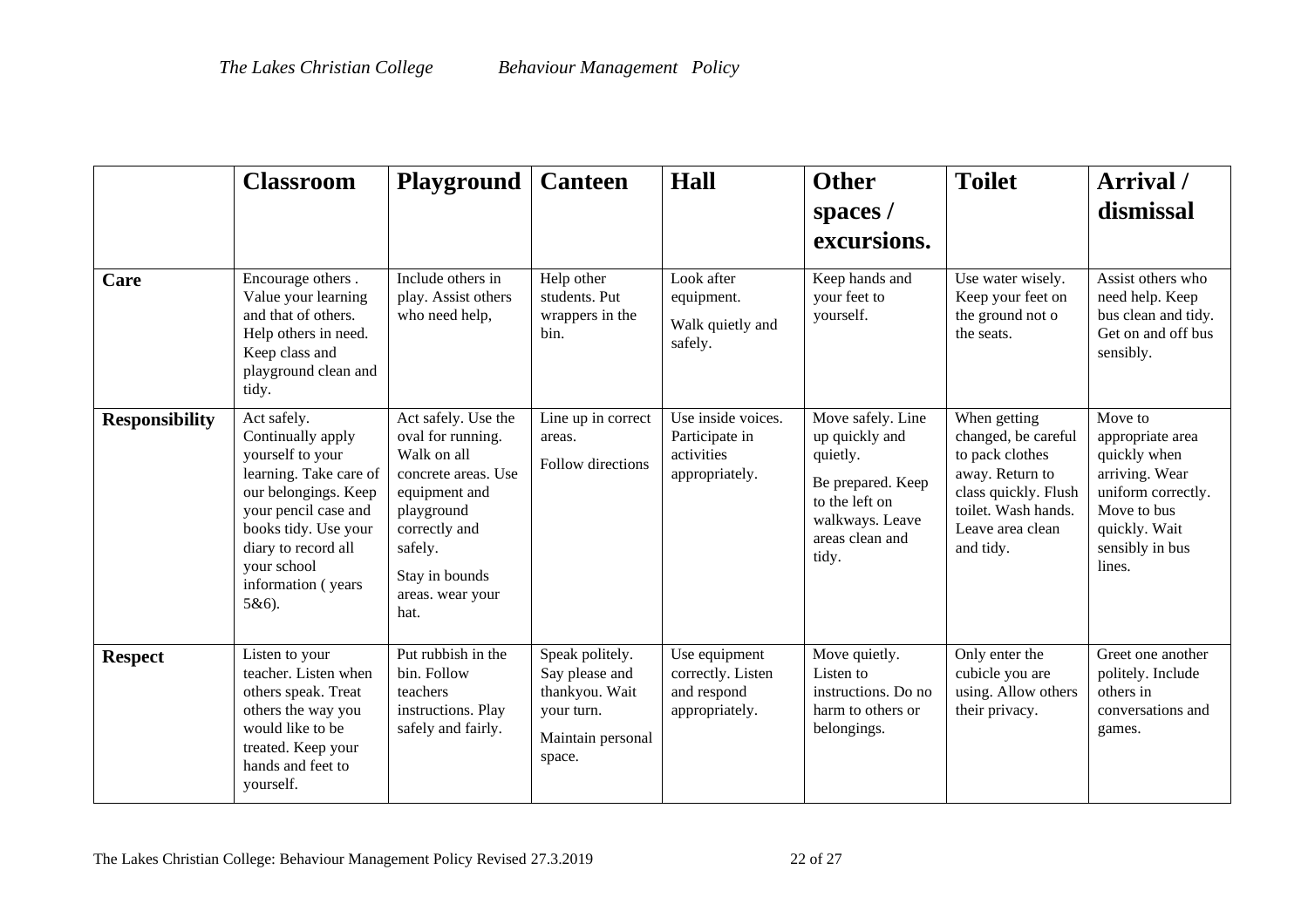*The Lakes Christian College Behaviour Management Policy* 

APPENDIX 3 - YEARS 7-12 – HIGH SCHOOL

## **BEHAVIOUR MANAGEMENT:**

## **REWARDS and RECOGNITIONS**

#### **MERITS – AWARDS** *(class work, community/leadership)*

- Students have a **Merit Sheet** pasted into the front of their school diaries
- Teachers initial or stamp the merit sheet for positive behaviour / work / assignments / participation etc
- **5 x subject merits** = **1 Faculty Award**

*When students have reached 5 subject merits on the same subject line the Faculty Award square is initialled or stamped by the teacher awarding the 5th Subject Merit.* 

- **3 x Faculty Awards** (in at least 2 different Subject/Faculties) = **1 Silver High School Award**
- *(It is the students responsibility to bring their School Diary to Mr Thomas when they have Three Faculty Awards to receive a silver sticker)*

## • **3 x Silver High School Awards = 1 Gold Award**

*(When Mr Thomas is awarding the 3rd Silver High School Award he will award a GOLD Award sticker.*

## **MERITS – AWARDS** *(lesson focus, behaviour)*

- Students who **do not** receive a detention over a week period Monday to Friday and have their parent sign their School Diary receive a **Bronze sticker** in their Diary.
- **3 x Bronze High School Award = 1 x Silver High School Awards**
- **3 x Silver High School Awards = 1 Gold Award**

*(Bronze, Silver and Gold Diary Awards are awarded every Friday during Roll Call.*

## **PRINCIPAL AWARD**

Students combine all **Gold Awards** to receive a **Principal Award.** *(minimum 6 Gold awards to maximum 8 Gold awards are required to receive a Principal Award)*

- **The Principal's Award** is a framed certificate and is presented at Presentation Night. There will be a special reward/privilege.
- e.g. may be movie passes rock climbing pass Other entertainment passes etc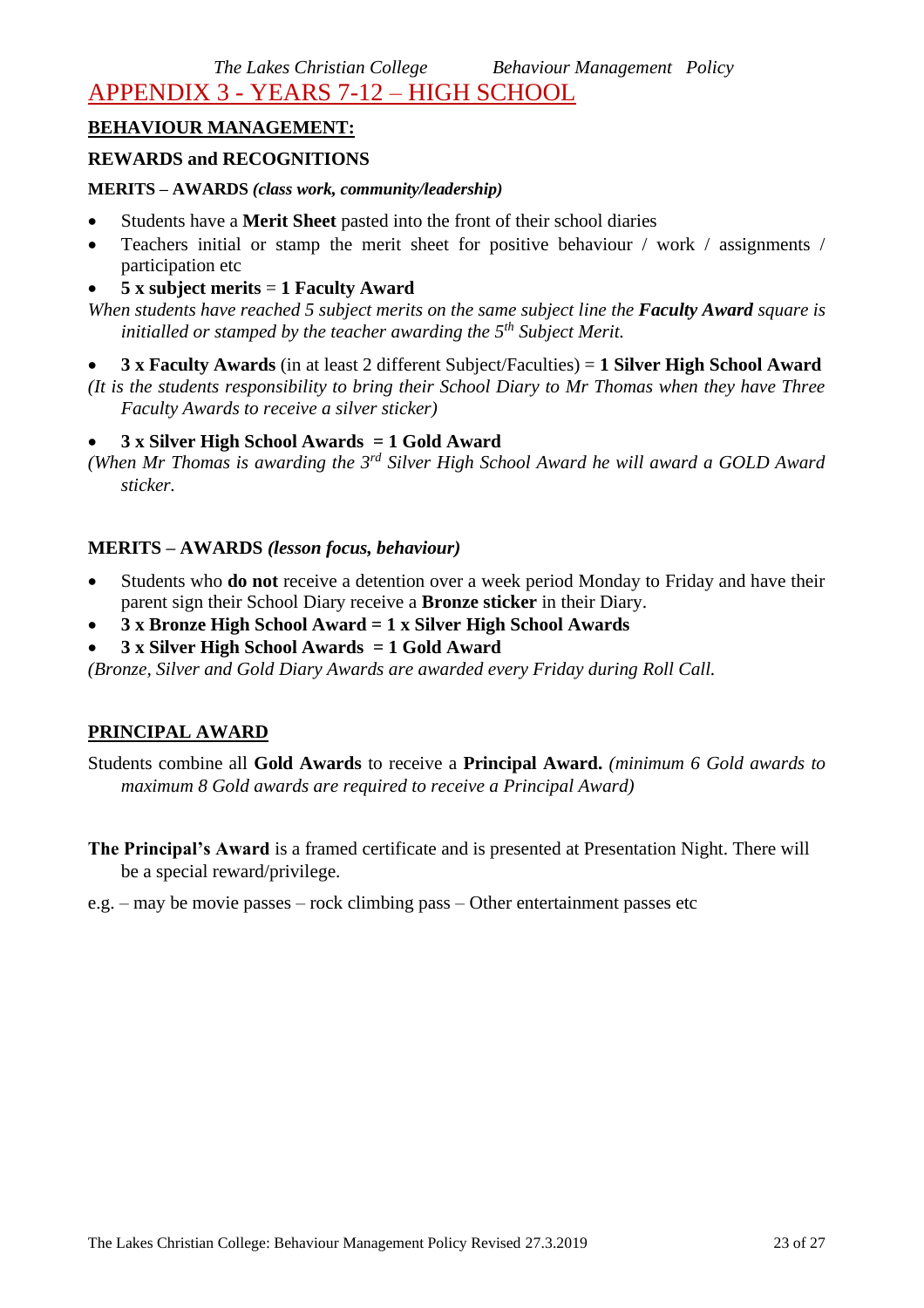## **BEHAVIOUR MANAGEMENT:**

## **DETENTIONS -**

- **Category 0 warnings** are for behaviour within the classroom and is monitored by the individual Teacher. This is to be recorded in the School Diary as a **Warning** only.
- **Category 1 detentions** are for behaviour within the classroom and is monitored by the individual Teacher for a period of time appropriate to the behaviour. The teacher writes **DONE and Initials the Diary entry** on completion of the detention. The Teacher who issued the detention is responsible to follow upon the detention and enter the details on **Edumate.** Continued Category 1 infractions within the same class requires **verbal parent contact** and perhaps a **Letter of Concern.** Any contact with parents must be registered on Edumate as a **Level I Behaviour.** It will be monitored by the HOHS and DP weekly.
- **Failure to attend a Category 1 detention** will incur an immediate **Category 2 Executive Detention.** Teachers are required to advise Head of High School and request an Executive Detention and this should be issued by the Executive Member and written in the Diary. Executive Detentions are Monday, Wednesday and Friday Lunch.
- **Continual Category 1** detentions may result in a **Category** 2 Detentions.

**Executive Detention Room** is room M4 - 12:40pm – 1:00pm – Teaching staff hold detentions every Lunch except Tuesday due to sport.

- **Category 2** are issued and recorded in the School diary and are immediate **DETENTIONS** OF 20 MINUTE DURATION. The student then reports to the **Detention Room M4** with their Diary at 12:40 pm. No food is to be brought to detention. Detention begins from the time students arrive. The Executive teacher on detention writes **DONE and Initials the Diary entry and enters the infraction on the Detention sheet and passes this onto the Principal** who is responsible to following upon the detention and entering the details on **Edumate.**
- **Continued Category 1 and 2 detentions** may result in a:
	- o **Letter of Concern,**
	- o **Removal from any privilege activity** eg. Sport, Chapel Band
	- o **Student Monitoring Card,**
	- o **Category 3 Afternoon Detention,**
	- o **Parent Interview**
- **Afternoon Detentions** will be held by Executive Staff 3:05pm 4:00pm on Monday afternoon and are monitored by the Executive Staff.

## **Behaviour Management Strategies**

Classroom Management techniques and strategies will generally manage most situations. These range Seating plans, moving students, withdrawal, Category 0 and 1 detentions, diary management and support from the Head of High School will cover day to day issues. Diary entries and follow-up communication with parents are used to alert students to their misbehaviour. Lunchtime detentions for 10 - 20 minutes are for repeated homework, class work, disrespect and repeated uniform infringements. Should a student persist in wrong behaviour they will be required to attend an Executive Detention which may lead to an Afternoon Detention. Having a monitoring card for a week of lessons or longer, as well as having an interview with the Principal is also appropriate. There would generally be a parent interview at this stage. Throughout, the emphasis is on classroom management, support for teachers and parents and the use of professional judgment as well as restorative techniques is at the centre of this policy.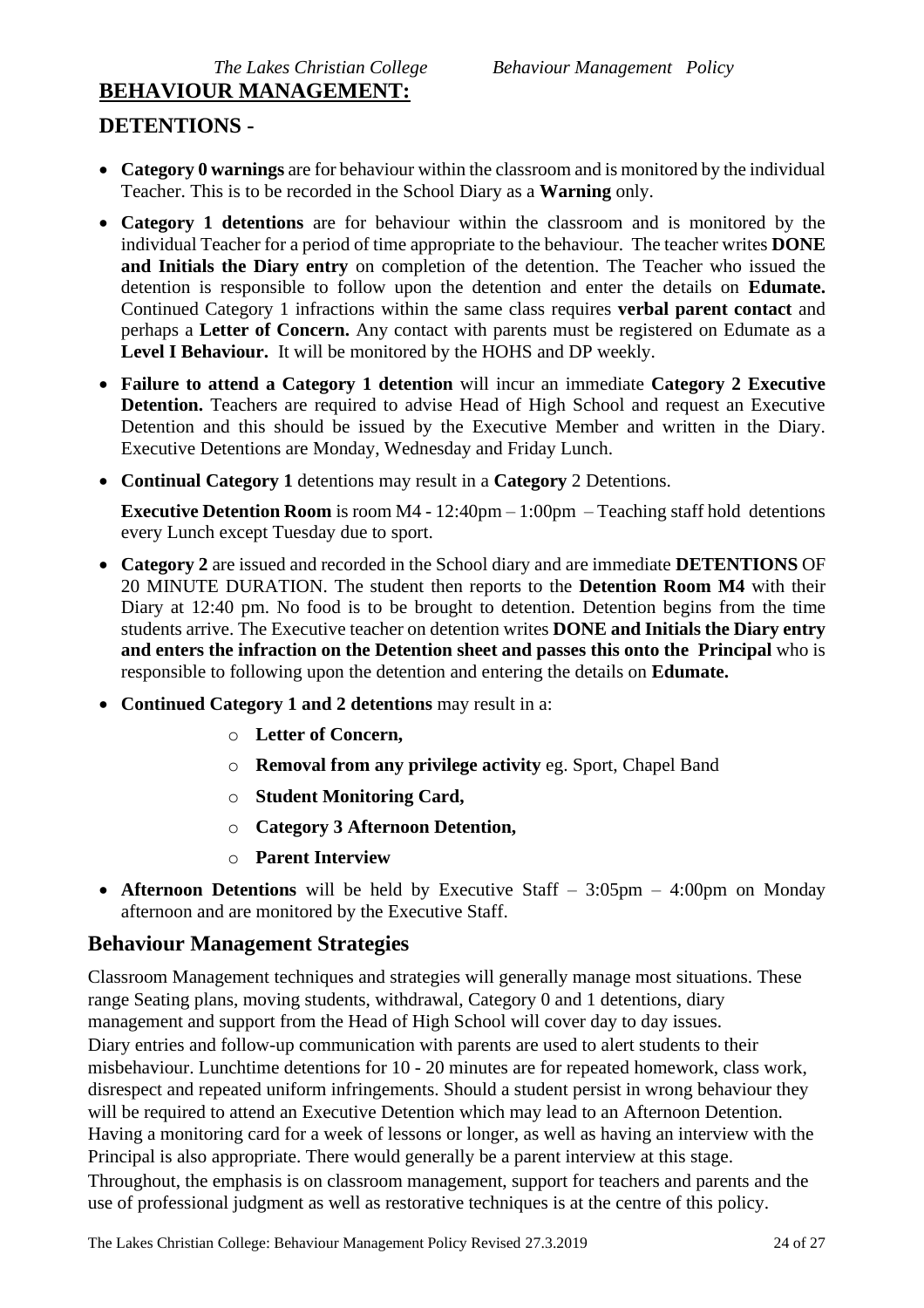## *APPENDIX 4:*

## **LEVEL 0 DETENTIONS;**

## *(In Class Strategies including warning in Diary)*

## *SHOULD BE GIVEN FOR THE FOLLOWING:*

- i. Homework not done or incomplete.
- ii. Poor work practices.
- iii. Class work not completed.
- iv. Disruptive behaviour
- i. Persistent inappropriate calling out
- ii. Repeatedly moving about the room without permission
- v. Deliberate littering/gum chewing
- vi. Non-compliance/mild disobedience or insolence

## **LEVEL 1 DETENTIONS:**

*(5 – 25 minutes detention should be given and supervised by the classroom teacher)* 

## *SHOULD BE GIVEN FOR THE FOLLOWING:*

- i. Repeated Level 0
- ii. Disruptive class-room behaviour (after warning)
- iii. Persistent inappropriate calling out (after warning)
- iv. Wilfully off-task/refusal to attempt work (after warning)
- v. Breaking Classroom Rules (after warning)
- vi. Misuse of equipment in specialist rooms and facilities
- vii. Late to class

## **LEVEL 2 DETENTIONS –** *(15 – 20 minutes)*

## *SHOULD BE GIVEN FOR THE FOLLOWING:*

The following behaviours may incur a level 2 Executive Detention. These are considered serious and require a Diary entry and POSSIBLE additional communication with Parents.

- i. Diary not signed by Tuesday Roll Call
- ii. Diary not signed by Friday Roll Call
- iii. Repeated Level 1
- iv. Breaking class rules (repeated instance)
- v. Deliberate uniform non-compliance
- vi. Breaking bounds/playing in no-play areas
- vii. Disturbing a class in progress while passing a classroom
- viii. Deliberate littering/gum chewing
- ix. Non-compliance/mild disobedience or insolence
- x. Making threats/intimidating other students
- xi. 'Put-downs', name-calling, teasing and other verbal abuse
- xii. Unsafe behaviour (running on verandas, etc)
- xiii. Noisy/boisterous conduct moving between lessons
- xiv. Breach of the Mobile Phone rule (first instance)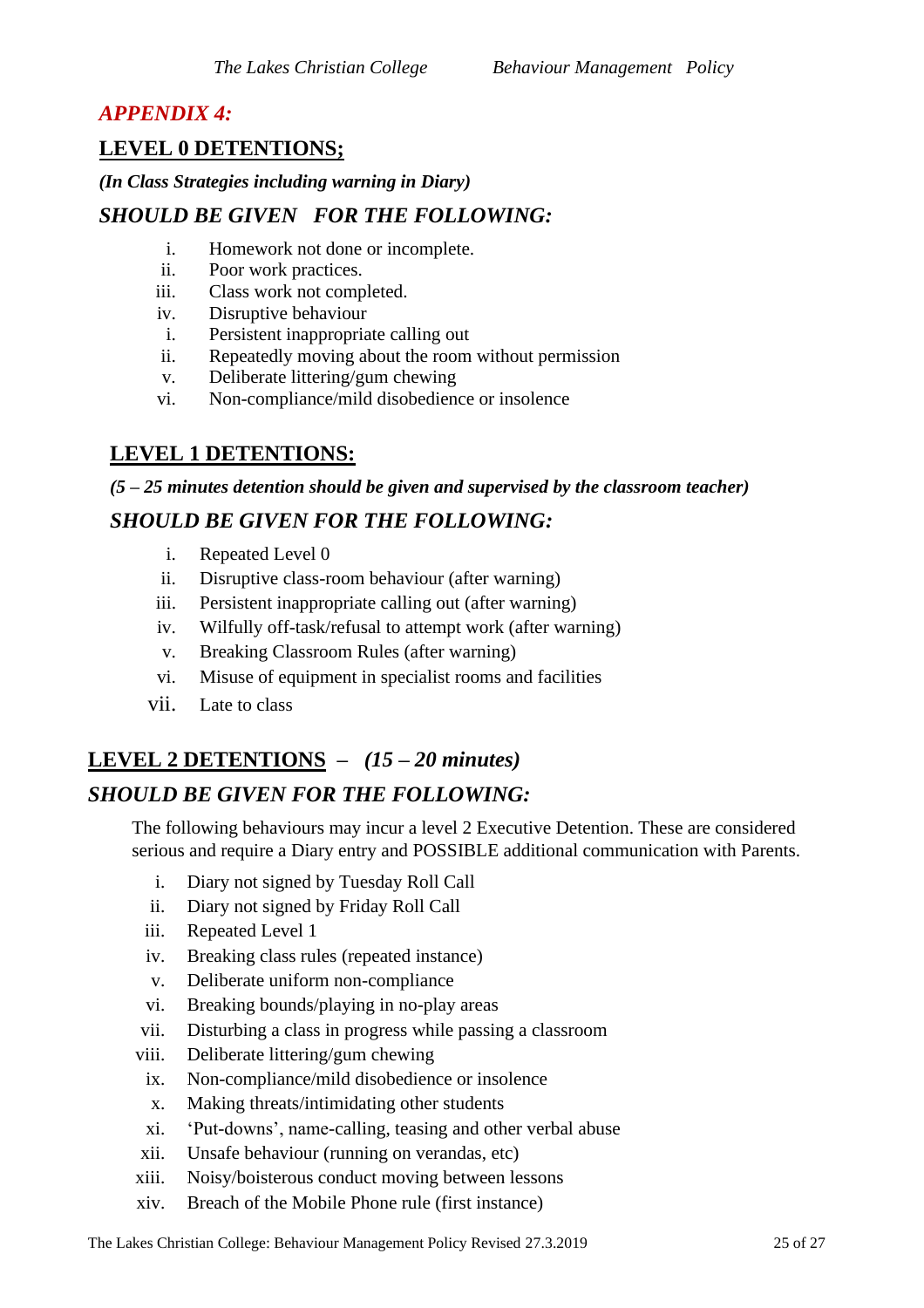*The Lakes Christian College Behaviour Management Policy* 

- xv. Bus Rules infringement (minor)
- xvi. Serious or repeated disruptive behaviour in class
- xvii. Deliberate mistreatment of College property or the property of others
- xviii. Conduct en-route to or from College which brings the College into disrepute
- xix. Breach of contract condition (e.g. I.T. or other types of contracts etc)
- xx. Inappropriate/disrespectful/irreverent conduct in assemblies or at any public event of the College (first instance)
- xxi. Lewd/crude/blasphemous talk/swearing
- xxii. Stealing
- xxiii. Forgery (forging a letter from home or forging parent's signature)
- xxiv. Plagiarism (copying or passing someone else's work off as your own)
- xxv. Cheating or disrupting a test or examination
- xxvi. Damaging the College's property or the property of others (first incident)
- xxvii. Bringing inappropriate or banned materials/items/substances to school
- xxviii. Conduct to or from school which brings the College into disrepute (initial instance)
- xxix. Inappropriate/disrespectful/irreverent conduct during assemblies or at any public event of the College
- xxx. Not attending a detention

## **APPEAL process for Level 1 & Level 2 Detentions?**

If the student thinks the teacher has misunderstood or got it wrong somehow – and that the detention is not warranted – even after conferencing later with the teacher who issued it, the student is to go along with the process. The student may then, as soon as possible, talk the matter over with the Principal. The Principal is also willing to discuss such matters – but only after other channels of communication have been tried. In some situations, a detention could be down-graded or even cancelled.

## **LEVEL 3 VIOLATIONS:** *may incur Multiple Executive Detentions, Recess and Lunch Isolation Detentions, Afternoon Detention, Student Monitoring Card, Parent Interview and Letter of Concern or Suspension [this could be an In School Suspension or Home Suspension ranging from 1 to 5 days]*

- i. Repeated Level 2 behaviour
- ii. Inappropriate conduct towards or contact with the opposite sex
- iii. Violence/fighting/bullying
- iv. Blatant disobedience or insolence
- v. Serious 'put-downs' or belittling others
- vi. Mobile Phone breach ( $2<sup>nd</sup>$  & subsequent breaches)
- vii. Truanting from lesson(s)
- viii. Bus rules infringement (serious or repeated)
- ix. Blatant disrespect towards others (staff and students)
- x. Breach of monitoring card conditions
- xi. Wilfully damaging/destroying the College's property or the property of others (serious incident)
- xii. Bringing inappropriate or banned materials/items/substances to school
- xiii. Conduct to or from school which brings the College into disrepute (subsequent instance)